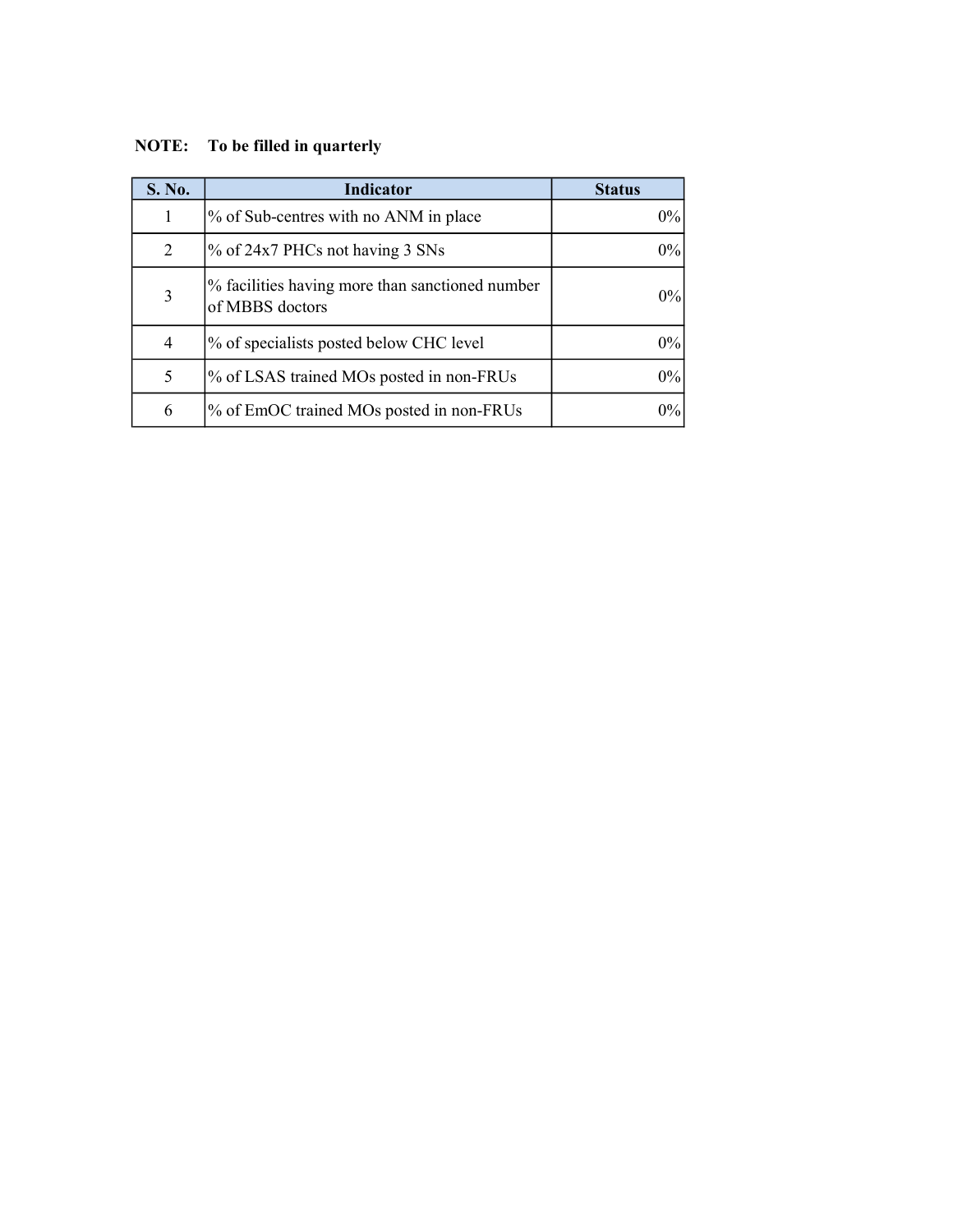| PLEASE NOTE: Once the HRIS is functional, State should be able to        |
|--------------------------------------------------------------------------|
| generate this information from HRIS. For 2014-15 State may have to do it |
| manually.                                                                |

## HR Mandatory Disclosure : HR Status

|                                                                                                                                            |    |        |          |    |            |            |                 |                                                                                                                                                                                                                              |          |            |                   |                     |                                                                                                                                                                                                                              |            |           |            |                 |            |        |                          |                                      |        |                    |            |                  |          | Specialists (Note: State may add columns for other spe |          |             |        |
|--------------------------------------------------------------------------------------------------------------------------------------------|----|--------|----------|----|------------|------------|-----------------|------------------------------------------------------------------------------------------------------------------------------------------------------------------------------------------------------------------------------|----------|------------|-------------------|---------------------|------------------------------------------------------------------------------------------------------------------------------------------------------------------------------------------------------------------------------|------------|-----------|------------|-----------------|------------|--------|--------------------------|--------------------------------------|--------|--------------------|------------|------------------|----------|--------------------------------------------------------|----------|-------------|--------|
| <b>Facility/HR Category</b>                                                                                                                |    | ANM    |          | SN |            | <b>LHV</b> |                 | LT.                                                                                                                                                                                                                          |          | Pharmacist |                   | $MO^*$              |                                                                                                                                                                                                                              |            | Dental MO |            | <b>AYUSH MO</b> |            | Ob/Gvn |                          | Paediatrcian<br>(including for SNCU/ |        | Anaesthetists      |            | Surgeon          |          | Physician                                              |          | Radiologist |        |
|                                                                                                                                            |    |        |          |    |            |            |                 | Regular   Contractual   Regular   Contractual   Regular   Contractual   Regular   Contractual   Regular   Contractual   Regular   Contractual   Regular   Contractual   Regular   Contractual   Regular   Contractual   Regu |          |            |                   | <b>EmOC</b> trained | LSAS trained   Regular   Contractual   Regular   Contractual   Regular   Contractual   Regular   Contractual   Regular   Contractual   Regular   Contractual   Regular   Contractual   Regular   Contractual   Regular   Con |            |           |            |                 |            |        |                          |                                      |        |                    |            |                  |          |                                                        |          |             |        |
| <b>District Hospital</b>                                                                                                                   |    |        |          | 68 |            |            |                 |                                                                                                                                                                                                                              |          |            | 12                |                     |                                                                                                                                                                                                                              |            |           |            |                 |            |        |                          |                                      |        |                    |            |                  |          |                                                        |          |             |        |
| District level facility other than DH (pls specify -<br>e.g. DWH, WCH, General Hospital, etc. - pls put<br>separate row for each category) |    | $\sim$ |          |    | $\sim$     | $\sim$     | $\sim 100$      | $\sim$ 100 $\mu$                                                                                                                                                                                                             |          | $\sim$     | $\sim$ 100 $\sim$ |                     |                                                                                                                                                                                                                              |            |           |            | $\sim$          | $\sim$     | $\sim$ | <b>Contract Contract</b> |                                      |        | $\sim 100$         |            | $\sim$ 100 $\mu$ | $\sim$   |                                                        |          |             |        |
| Other facility below DH but above CHC (pls.<br>specify - e.g. SDH, Area Hospital etc. - pls put<br>separate row for each category)         |    | $\sim$ |          |    | $\sim$     | $\sim$     | <b>Contract</b> | $\sim$                                                                                                                                                                                                                       |          | $\sim$     | $\sim$            |                     | $\sim$                                                                                                                                                                                                                       |            | $\sim$    | $\sim$     | $\sim$          | $\sim$     | $\sim$ | $\sim$                   |                                      |        | $\sim$             | $\sim$     | $\sim$           | $\sim$   |                                                        |          | $\sim$      | $\sim$ |
| Community Health Centre - pls put separate row for<br>FRU / non-FRU **                                                                     |    |        |          | 20 |            |            |                 |                                                                                                                                                                                                                              |          |            |                   |                     |                                                                                                                                                                                                                              |            |           |            |                 |            |        |                          |                                      |        |                    |            |                  |          |                                                        |          |             |        |
| Other facility below CHC but above PHC - pls put<br>separate row for 24x7 / non-24x7 - UPHC (Co-<br>located at CHC, Moti Daman)            |    |        |          |    | $\sim$ $-$ | $\sim$     | <b>Contract</b> | $\sim$ 100 $\mu$                                                                                                                                                                                                             | $\sim$   |            | $\sim$ 100 $\sim$ |                     | $\sim$                                                                                                                                                                                                                       | $\sim$     | $\sim$    | $\sim$ $-$ | $\sim$ $\sim$   | $\sim 100$ | $-$    | $\sim 100$               | $\sim$                               | $\sim$ | <b>State State</b> | $\sim$ $-$ | $\sim 100$       | $\sim$   |                                                        |          | $\sim$      |        |
| Primary Health Centre - non 24x7                                                                                                           |    |        | $\Omega$ |    |            | $\sqrt{ }$ | $\Omega$        |                                                                                                                                                                                                                              | $\Omega$ |            |                   |                     |                                                                                                                                                                                                                              | $\sqrt{ }$ |           |            |                 | $\Omega$   |        |                          |                                      |        |                    |            |                  | $\Omega$ |                                                        | $\Omega$ |             |        |
| Primary Health Centre - 24x7                                                                                                               |    |        |          |    |            | $\Omega$   |                 |                                                                                                                                                                                                                              |          |            |                   |                     |                                                                                                                                                                                                                              | $\Omega$   |           |            |                 |            |        |                          |                                      |        | $\sqrt{ }$         | $\Omega$   |                  |          |                                                        |          |             |        |
| Other facility below PHC but above SC e.g. APHC                                                                                            |    |        |          |    |            |            | $\sim$          |                                                                                                                                                                                                                              |          |            | $\sim$            |                     |                                                                                                                                                                                                                              |            |           |            |                 |            |        | $\sim$                   |                                      |        |                    |            | $\sim$           | $\sim$   |                                                        |          |             |        |
| Sub-centre                                                                                                                                 | 28 | 32     |          |    |            |            |                 |                                                                                                                                                                                                                              |          |            | $\sim$            |                     |                                                                                                                                                                                                                              |            |           |            |                 |            |        |                          |                                      |        |                    |            | $\sim$           |          |                                                        |          |             |        |
| Other independent units                                                                                                                    |    |        |          |    |            |            |                 |                                                                                                                                                                                                                              |          |            |                   |                     |                                                                                                                                                                                                                              |            |           |            |                 |            |        |                          |                                      |        |                    |            |                  |          |                                                        |          |             |        |
| - Manochikitsalay Kendra                                                                                                                   |    |        |          |    |            |            |                 |                                                                                                                                                                                                                              |          |            | $\sqrt{ }$        |                     |                                                                                                                                                                                                                              | $\sqrt{ }$ |           |            |                 |            |        |                          |                                      |        |                    |            |                  |          |                                                        |          |             |        |
| - AYUSH Hospital                                                                                                                           |    |        |          |    |            | $\sim$     | $\sim$          |                                                                                                                                                                                                                              |          |            | $\sim$            |                     |                                                                                                                                                                                                                              | $\sim$     |           |            |                 |            |        |                          |                                      |        | $\sim$             |            | $\sim$           | $\sim$   |                                                        |          |             |        |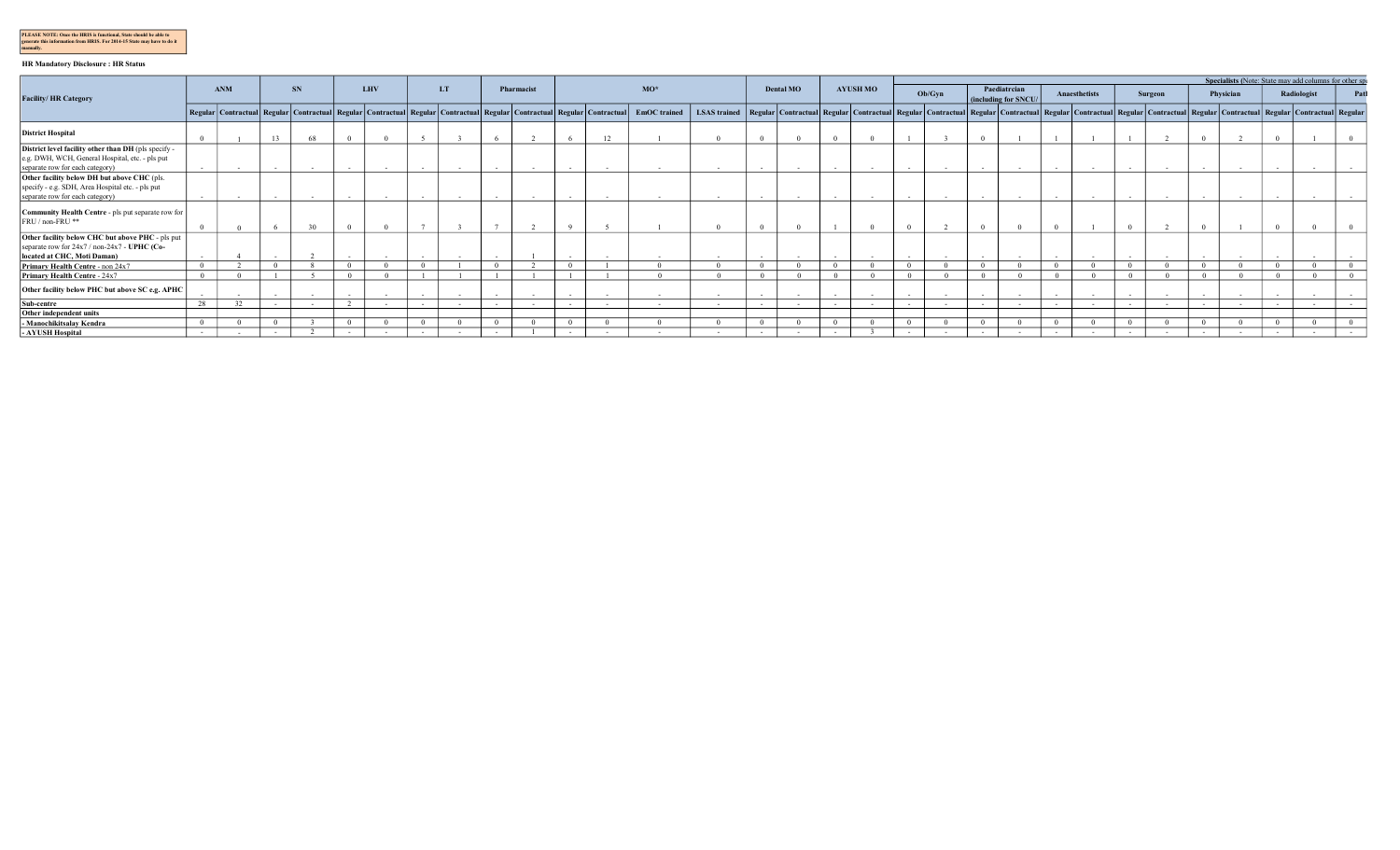|           | PLEASE NOTE: Once the HRIS is functional, State should be able to |  |                                                                          |  |
|-----------|-------------------------------------------------------------------|--|--------------------------------------------------------------------------|--|
|           |                                                                   |  | generate this information from HRIS. For 2014-15 State may have to do it |  |
| manually. |                                                                   |  |                                                                          |  |

## HR Mandatory Disclosure : HR Status

|                                                                                                                                            |                    | ecialisations, as per local context) |                                                                                                                                                                                                                            |                          |                          |                    |                    |        |              |                          |                          |          |                         |        | <b>Counsellors</b>                   |          |                          |                          |                      |        |                            |        |                      |                                                                                                                                                                                                                       |
|--------------------------------------------------------------------------------------------------------------------------------------------|--------------------|--------------------------------------|----------------------------------------------------------------------------------------------------------------------------------------------------------------------------------------------------------------------------|--------------------------|--------------------------|--------------------|--------------------|--------|--------------|--------------------------|--------------------------|----------|-------------------------|--------|--------------------------------------|----------|--------------------------|--------------------------|----------------------|--------|----------------------------|--------|----------------------|-----------------------------------------------------------------------------------------------------------------------------------------------------------------------------------------------------------------------|
| <b>Facility/HR Category</b>                                                                                                                | hologist           |                                      | <b>Dental Surgeon</b>                                                                                                                                                                                                      |                          | Physiotherapist          |                    | <b>Audiologist</b> |        | Psychologist |                          | Orthopaedic              |          | <b>RMNCH Counsellor</b> |        | <b>ARSH Counsellor</b>               |          | Special educator         |                          | <b>Social Worker</b> |        | <b>Computer assistants</b> |        | <b>Support Staff</b> |                                                                                                                                                                                                                       |
|                                                                                                                                            |                    |                                      | Contractual  Regular  Contractual  Regular  Contractual  Regular  Contractual  Regular  Contractual  Regular  Contractual  Regular  Contractual  Regular  Contractual  Regular  Contractual  Regular  Contractual  Regular |                          |                          |                    |                    |        |              |                          |                          |          |                         |        |                                      |          |                          |                          |                      |        |                            |        |                      |                                                                                                                                                                                                                       |
| <b>District Hospital</b>                                                                                                                   |                    |                                      |                                                                                                                                                                                                                            |                          |                          |                    |                    |        |              |                          |                          |          |                         |        |                                      |          |                          |                          |                      |        |                            | 20     |                      | * Includes SNCU, DEIC, NRC, NPPMBI, NPHCE staff<br><sup>**</sup> 1 Ophthalmic Surgeon on STC basis appointed under UT Administration                                                                                  |
| District level facility other than DH (pls specify -<br>e.g. DWH, WCH, General Hospital, etc. - pls put<br>separate row for each category) | $\sim$             |                                      |                                                                                                                                                                                                                            |                          |                          |                    |                    |        |              |                          | $\overline{\phantom{a}}$ | $\sim$   |                         |        |                                      |          |                          |                          |                      |        |                            |        |                      |                                                                                                                                                                                                                       |
| Other facility below DH but above CHC (pls.<br>specify - e.g. SDH, Area Hospital etc. - pls put<br>separate row for each category)         | $\sim$             | $\sim$ $-$                           | $\sim$                                                                                                                                                                                                                     | $\sim$                   | $\overline{\phantom{a}}$ | $\sim$             | $\sim$             | $\sim$ | $\sim$       | $\sim$                   | $\sim$                   | $\sim$   |                         | $\sim$ | $\overline{\phantom{a}}$             | $\sim$   | $\sim$                   | $\overline{\phantom{0}}$ |                      |        | $\sim$                     | $\sim$ |                      |                                                                                                                                                                                                                       |
| Community Health Centre - pls put separate row for<br>FRU / non-FRU **                                                                     |                    |                                      |                                                                                                                                                                                                                            |                          |                          |                    |                    |        |              |                          |                          |          |                         |        |                                      |          |                          |                          |                      |        |                            | 19     |                      | * Staff of CHC, Ghoghla, Diu and PHC, Vanakbara both are included here<br>** 1 Psychiatrist on STC basis appointed under UT Administration<br>*** 1 Ophthalmic Surgeon on STC basis appointed under UT Administration |
| Other facility below CHC but above PHC - pls put<br>separate row for 24x7 / non-24x7 - UPHC (Co-                                           |                    |                                      |                                                                                                                                                                                                                            |                          |                          |                    |                    |        |              |                          |                          |          |                         |        |                                      |          |                          |                          |                      |        |                            |        |                      |                                                                                                                                                                                                                       |
| located at CHC, Moti Daman)                                                                                                                | $\sim$<br>$\Omega$ | $\sim$                               |                                                                                                                                                                                                                            | $\overline{\phantom{a}}$ |                          | $\sim$<br>$\Omega$ | $\Omega$           |        |              |                          | $\overline{\phantom{a}}$ | $\sim$   |                         |        | $\overline{\phantom{a}}$<br>$\Omega$ | $\sim$   | $\overline{\phantom{a}}$ | $\Omega$                 |                      |        | $\overline{\phantom{a}}$   | $\sim$ |                      |                                                                                                                                                                                                                       |
| Primary Health Centre - non 24x7<br>Primary Health Centre - 24x7                                                                           |                    | $\Omega$                             |                                                                                                                                                                                                                            |                          |                          |                    |                    |        |              | $\Omega$                 |                          |          |                         |        |                                      | $\Omega$ |                          |                          |                      |        | $\Omega$                   |        |                      |                                                                                                                                                                                                                       |
| Other facility below PHC but above SC e.g. APHC                                                                                            |                    |                                      |                                                                                                                                                                                                                            |                          |                          |                    |                    |        |              |                          |                          | $\sim$   |                         |        |                                      |          |                          |                          |                      |        |                            |        |                      |                                                                                                                                                                                                                       |
| Sub-centre                                                                                                                                 | $\sim$             | $\sim$                               |                                                                                                                                                                                                                            |                          |                          | $\sim$             |                    |        |              |                          | $\sim$                   | $\sim$   |                         |        |                                      | $\sim$   |                          |                          |                      |        |                            |        |                      | All ANMs other than specified in the facilities are shown here                                                                                                                                                        |
| Other independent units                                                                                                                    |                    |                                      |                                                                                                                                                                                                                            |                          |                          |                    |                    |        |              |                          |                          |          |                         |        |                                      |          |                          |                          |                      |        |                            |        |                      |                                                                                                                                                                                                                       |
| - Manochikitsalav Kendra                                                                                                                   | $\Omega$           |                                      |                                                                                                                                                                                                                            | $\Omega$                 |                          | $\Omega$           | $\Omega$           |        |              |                          |                          | $\Omega$ |                         |        | $\Omega$                             |          |                          | $\Omega$                 |                      |        | $\sqrt{ }$                 |        |                      | 1 Psychiatrist on STC basis apointed under NHM                                                                                                                                                                        |
| - AYUSH Hospital                                                                                                                           | $\sim$             | $\sim$ $-$                           |                                                                                                                                                                                                                            | $\sim$                   | $\overline{\phantom{a}}$ | $\sim$             | $\sim$             |        |              | $\overline{\phantom{a}}$ | $\overline{\phantom{a}}$ | $\sim$   | $\sim$                  | $\sim$ | $\sim$                               | $\sim$   | $\sim$                   |                          |                      | $\sim$ | $\sim$                     |        |                      | 1 Panchkarma Tech. on STC basis apointed under NHM                                                                                                                                                                    |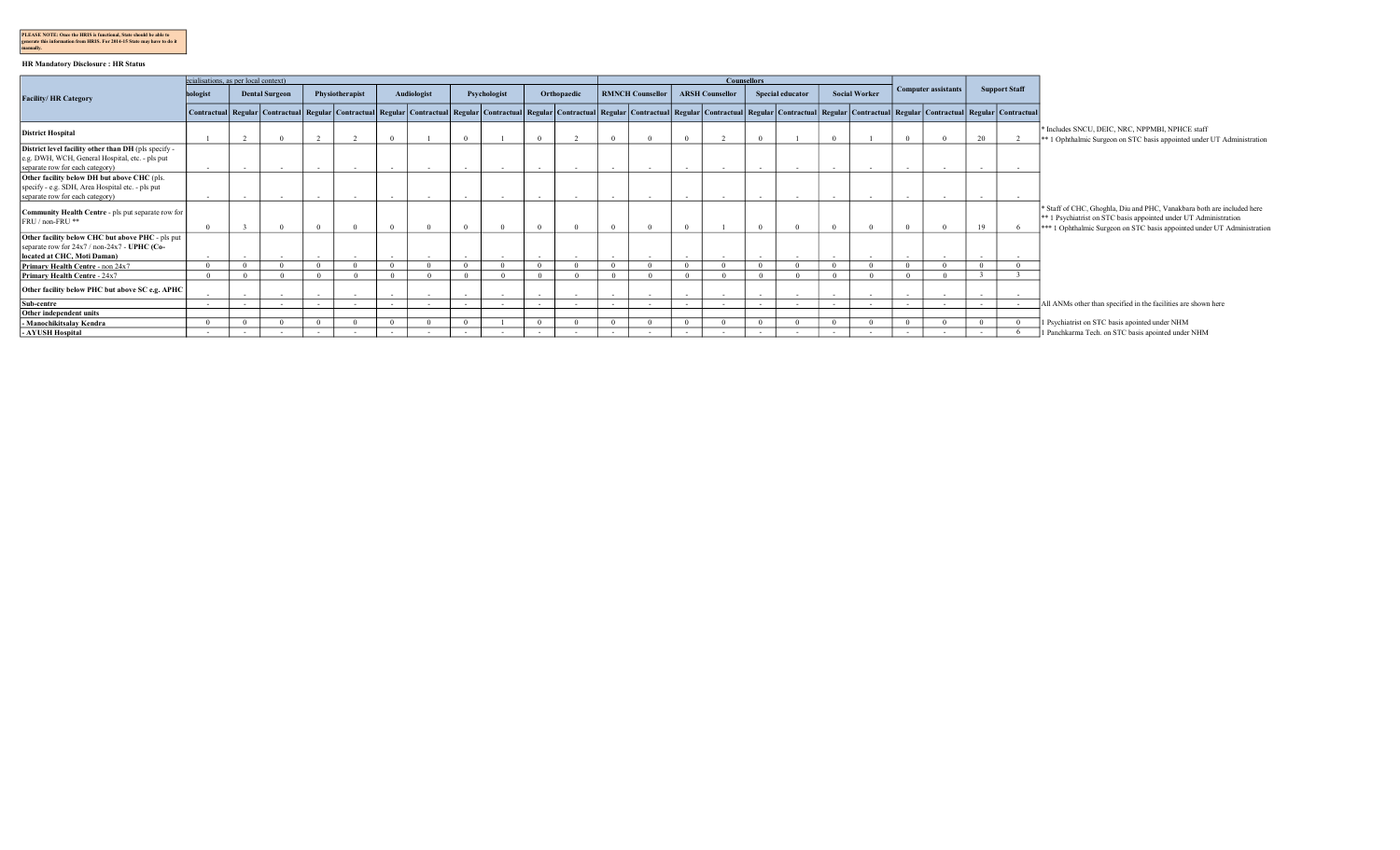PLEASE NOTE: Once the HRIS is functional, State should use it for generating this information.

Note:

1. States need to fill information facility-wise and then consolidate for the State.

2. HR categories and facility types should be identical in both sheets (Summary of facility HR and Facility wise line listing of HR)

3. Order of facilities for each category should be the same as provided in the Service Delivery format (under mandatory disclosure no.2)

4. State may add / remove position categories as per local context - all HR categories have to be captured

5. In staff designation, also mention if for any specific program / project (e.g. SNCU/ NBSU/ NRC, Telemedicine, NCD etc.)

## HR Mandatory Disclosure- Employee Details

| <b>District</b><br>Sl No | District   Block | <b>Facility Type</b>           | FRU / Non-FRU or<br>24x7 PHC / Non-24x7<br>PHC (as applicable) | <b>Facility Name</b>     | <b>Staff category/Designation:</b><br>e.g. MO, SN, ANM | <b>No. of Posts</b><br><b>Sanctioned</b>       | No. of staff in<br>position | Name of each staff category<br>wise | Regular /<br>Contractual |
|--------------------------|------------------|--------------------------------|----------------------------------------------------------------|--------------------------|--------------------------------------------------------|------------------------------------------------|-----------------------------|-------------------------------------|--------------------------|
|                          |                  |                                |                                                                |                          |                                                        |                                                |                             |                                     |                          |
|                          |                  | An illustration is given below |                                                                |                          |                                                        |                                                |                             |                                     |                          |
|                          | 1   Daman        | <b>District</b><br>Hospital    | <b>FRU</b>                                                     | Govt. Hospital,<br>Daman | Gynecologist                                           | 3<br>$(2-UT, 1-NHM)$                           | 3                           | Dr. Shailesh Arlekar                | Regular                  |
|                          |                  |                                |                                                                |                          |                                                        |                                                |                             | Dr. Pooja Agrawal                   | Contractual (UT)         |
|                          |                  |                                |                                                                |                          |                                                        |                                                |                             | Dr. Bhakti Lonkar                   | Contractual (NHM)        |
|                          |                  |                                |                                                                |                          | Paediatrician                                          | 3<br>$(1-UT, 2-NHM)$                           |                             | Dr. Tithis Nayak                    | Contractual (NHM)        |
|                          |                  |                                |                                                                |                          | Anesthetist                                            | $(3-UT, 1-NHM)$                                |                             | Dr. Samir D. Halpati                | Contractual (NHM)        |
|                          |                  |                                |                                                                |                          | General Surgeon                                        | $\mathbf{3}$<br>$(2-UT, 1-NHM)$                | $\overline{2}$              | Dr. Mitesh Desai                    | Contractual (UT)         |
|                          |                  |                                |                                                                |                          |                                                        |                                                |                             | Dr. Charudatta A. Jog               | Contractual (NHM)        |
|                          |                  |                                |                                                                |                          | Physician                                              | $\overline{3}$<br>$(2-UT, 1-NHM)$              |                             | Dr. Paresh Tandel                   | Contractual (NHM)        |
|                          |                  |                                |                                                                |                          | <b>Consultant Medicine</b><br>(NPHCE)                  | $(1-NHM)$                                      | $\boldsymbol{0}$            |                                     |                          |
|                          |                  |                                |                                                                |                          | Orthopaedic Surgeon                                    | $\mathbf{3}$<br>$(2-UT, 2-NHM)$                | $\overline{2}$              | Dr. Shyamal Patel                   | Contractual (UT)         |
|                          |                  |                                |                                                                |                          |                                                        |                                                |                             | Dr. Mihir Solanki                   | Contractual (NHM)        |
|                          |                  |                                |                                                                |                          | <b>ENT</b> Suregon                                     | $\overline{2}$<br>$(1-UT, 1-NHM)$              |                             | Dr. Dhirendra Patil                 | Contractual (NHM)        |
|                          |                  |                                |                                                                |                          | Dermatologist                                          | $\mathcal{D}_{\mathcal{L}}$<br>$(1-UT, 1-NHM)$ |                             | Dr. Anant Patel                     | Contractual (NHM)        |
|                          |                  |                                |                                                                |                          | Ophthalmic Surgeon                                     | $(1-UT)$                                       |                             | Dr. Madhuri Patel                   | Contractual (UT)         |
|                          |                  |                                |                                                                |                          | Radiologist                                            | 1 (UT)                                         | $\boldsymbol{0}$            |                                     |                          |
|                          |                  |                                |                                                                |                          | Pathologist                                            | $1$ (UT)                                       |                             | Dr. Heming Agrawal                  | Contractual (UT)         |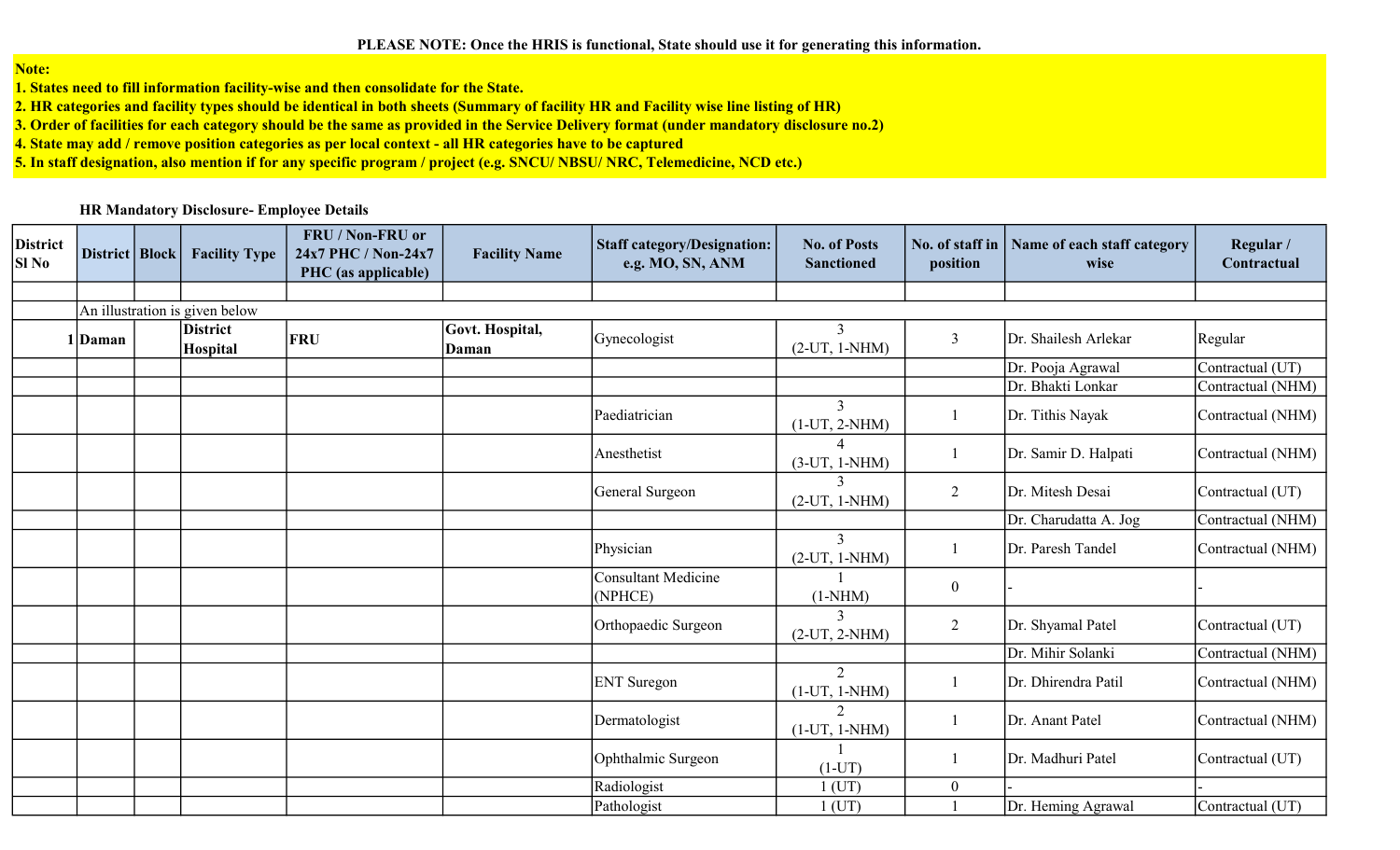| <b>District</b><br><b>SI No</b> | District   Block | <b>Facility Type</b> | FRU / Non-FRU or<br>24x7 PHC / Non-24x7<br>PHC (as applicable) | <b>Facility Name</b> | <b>Staff category/Designation:</b><br>e.g. MO, SN, ANM | <b>No. of Posts</b><br><b>Sanctioned</b> | No. of staff in<br>position | Name of each staff category<br>wise | Regular /<br>Contractual      |
|---------------------------------|------------------|----------------------|----------------------------------------------------------------|----------------------|--------------------------------------------------------|------------------------------------------|-----------------------------|-------------------------------------|-------------------------------|
|                                 |                  |                      |                                                                |                      | Dental Surgeon                                         | $2$ (UT)                                 | 2                           | Dr. Keyur Desai                     | Regular                       |
|                                 |                  |                      |                                                                |                      |                                                        |                                          |                             | Dr. Sachin Marjara                  | Regular                       |
|                                 |                  |                      |                                                                |                      | Medical Officers                                       | 11<br>$(8-UT, 3-NHM)$                    | $8\phantom{.}$              | Dr. Siddharth Rathod                | Regular                       |
|                                 |                  |                      |                                                                |                      |                                                        |                                          |                             | Dr. Sudhir Nair                     | Regular                       |
|                                 |                  |                      |                                                                |                      |                                                        |                                          |                             | Dr. N. N. Singh                     | Regular                       |
|                                 |                  |                      |                                                                |                      |                                                        |                                          |                             | Dr. Priti C. Halpati                | Regular                       |
|                                 |                  |                      |                                                                |                      |                                                        |                                          |                             | Dr. Pratap Sonone                   | Regular                       |
|                                 |                  |                      |                                                                |                      |                                                        |                                          |                             | Dr. Dhanvidya Prabhakar             | Contractual (UT)              |
|                                 |                  |                      |                                                                |                      |                                                        |                                          |                             | Dr.Sejal Chhaganbhai<br>Damania     | Contractual (UT)              |
|                                 |                  |                      |                                                                |                      |                                                        |                                          |                             | Dr. Naina Doifode                   | Contractual (NHM)             |
|                                 |                  |                      |                                                                |                      |                                                        |                                          |                             | Dr. Benedict Joseph                 | Contractual (NHM)             |
|                                 |                  |                      |                                                                |                      |                                                        |                                          |                             | Dr. Aman Sharma                     | Contractual (NHM)             |
|                                 |                  |                      |                                                                |                      | Medical Officer (SNCU)                                 | $3$ (NHM)                                |                             | Dr. Madhuri Patel                   | Contractual (NHM)             |
|                                 |                  |                      |                                                                |                      | Medical Officer (DEIC)                                 |                                          |                             | Dr. Maitri Shah                     | Contractual (NHM)             |
|                                 |                  |                      |                                                                |                      | Physiotherapist                                        | $1$ (UT)                                 |                             | Dr. Anish R. Patel                  | Regular                       |
|                                 |                  |                      |                                                                |                      | Physiotherapist (NPPMBI)                               | 2(NHM)                                   | $\overline{2}$              | Mr. Pradeep Prajapati               | Contractual (NHM)             |
|                                 |                  |                      |                                                                |                      |                                                        |                                          |                             | Ms. Shweta Dhodi                    | Contractual (NHM)             |
|                                 |                  |                      |                                                                |                      | Physiotherapist (NPHCE)                                | $1$ (NHM)                                | $\boldsymbol{0}$            |                                     |                               |
|                                 |                  |                      |                                                                |                      | Staff Nurse                                            | 40<br>$(30-UT, 10-NHM)$                  | 38                          | Jency John                          | Regular                       |
|                                 |                  |                      |                                                                |                      |                                                        |                                          |                             | Vinod Surti                         | Regular                       |
|                                 |                  |                      |                                                                |                      |                                                        |                                          |                             | Priti D. Patel                      | Regular                       |
|                                 |                  |                      |                                                                |                      |                                                        |                                          |                             | Niranjana Tandel                    | Regular                       |
|                                 |                  |                      |                                                                |                      |                                                        |                                          |                             | Archana Vyas                        | Regular                       |
|                                 |                  |                      |                                                                |                      |                                                        |                                          |                             | Yvonne Fernandes                    | Regular                       |
|                                 |                  |                      |                                                                |                      |                                                        |                                          |                             | Bela Joshi                          | Regular                       |
|                                 |                  |                      |                                                                |                      |                                                        |                                          |                             | Chhaya D. Patel                     | Regular                       |
|                                 |                  |                      |                                                                |                      |                                                        |                                          |                             | Sini Mathew                         | Regular                       |
|                                 |                  |                      |                                                                |                      |                                                        |                                          |                             | Indrajkumar Yadav                   | Contractual (UT)              |
|                                 |                  |                      |                                                                |                      |                                                        |                                          |                             | Bhupeshkumar Dixit                  | Contractual (UT)              |
|                                 |                  |                      |                                                                |                      |                                                        |                                          |                             | Molly Methew                        | Contractual (UT)              |
|                                 |                  |                      |                                                                |                      |                                                        |                                          |                             | Jolly Jais                          | Contractual (UT)              |
|                                 |                  |                      |                                                                |                      |                                                        |                                          |                             | Mary Verghese                       | Contractual (UT)              |
|                                 |                  |                      |                                                                |                      |                                                        |                                          |                             | Prabha P.Dungdung                   | Contractual (UT)              |
|                                 |                  |                      |                                                                |                      |                                                        |                                          |                             | Deepa Subramaniam                   | Contractual (UT)              |
|                                 |                  |                      |                                                                |                      |                                                        |                                          |                             | Parampil Kuriakose Michael          | Contractual $(\overline{UT)}$ |
|                                 |                  |                      |                                                                |                      |                                                        |                                          |                             | Tony Papachan                       | Contractual (UT)              |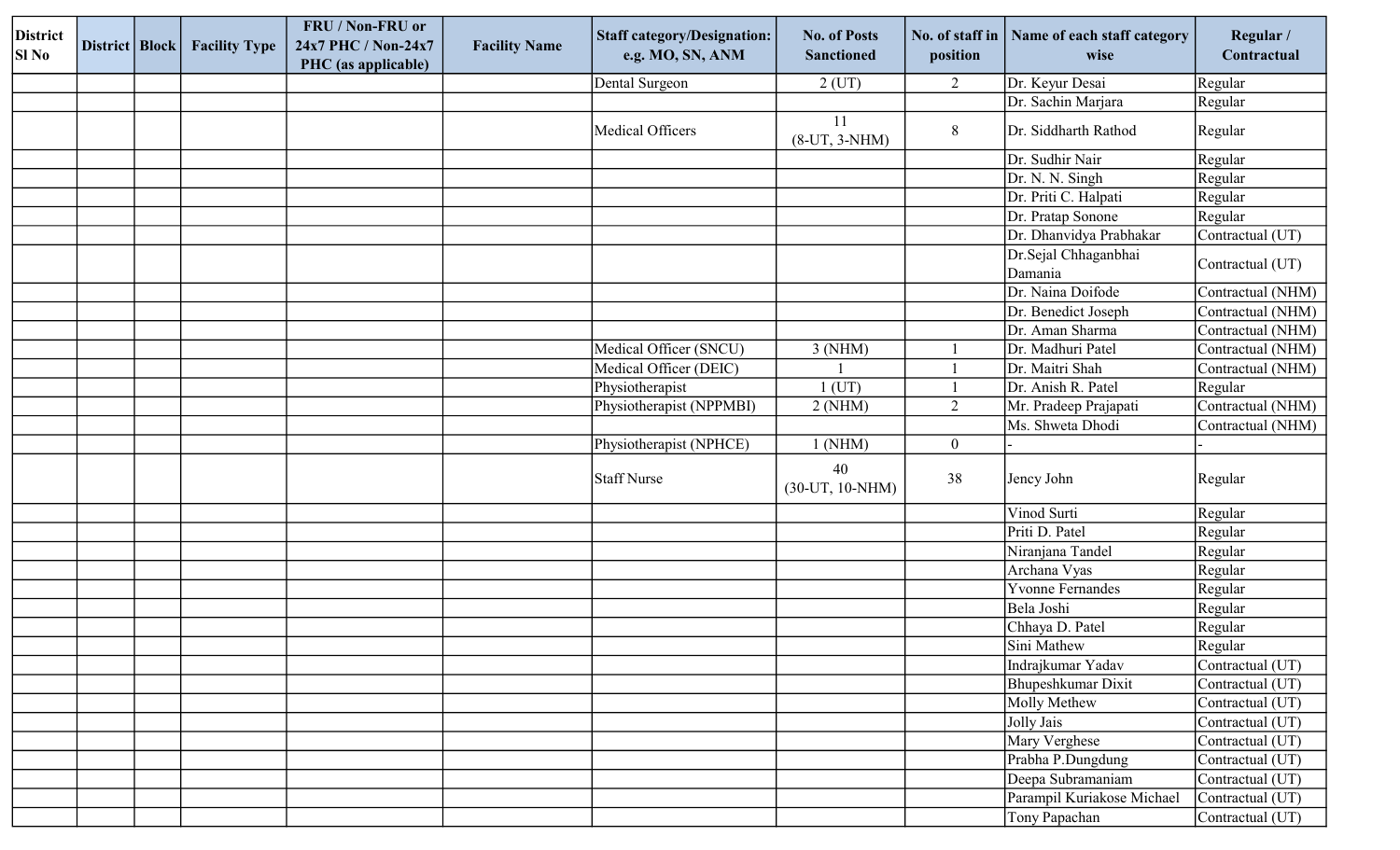| <b>District</b><br><b>SI No</b> | District   Block | <b>Facility Type</b> | FRU / Non-FRU or<br>24x7 PHC / Non-24x7<br>PHC (as applicable) | <b>Facility Name</b> | <b>Staff category/Designation:</b><br>e.g. MO, SN, ANM | <b>No. of Posts</b><br><b>Sanctioned</b> | No. of staff in<br>position | Name of each staff category<br>wise | Regular /<br>Contractual |
|---------------------------------|------------------|----------------------|----------------------------------------------------------------|----------------------|--------------------------------------------------------|------------------------------------------|-----------------------------|-------------------------------------|--------------------------|
|                                 |                  |                      |                                                                |                      |                                                        |                                          |                             | Rakeshlal Meena                     | Contractual (UT)         |
|                                 |                  |                      |                                                                |                      |                                                        |                                          |                             | Sosamma Santosh Varkey              | Contractual (UT)         |
|                                 |                  |                      |                                                                |                      |                                                        |                                          |                             | Dhodi Rupa Ganpat                   | Contractual (UT)         |
|                                 |                  |                      |                                                                |                      |                                                        |                                          |                             | Patel Nehal Pravinbhai              | Contractual (UT)         |
|                                 |                  |                      |                                                                |                      |                                                        |                                          |                             | Swatiben R Solanki                  | Contractual (UT)         |
|                                 |                  |                      |                                                                |                      |                                                        |                                          |                             | Patel Kavita Mohanbhai              | Contractual (UT)         |
|                                 |                  |                      |                                                                |                      |                                                        |                                          |                             | Tandel Vinjal Bhagwan               | Contractual (UT)         |
|                                 |                  |                      |                                                                |                      |                                                        |                                          |                             | Kamini A Halpati                    | Contractual (UT)         |
|                                 |                  |                      |                                                                |                      |                                                        |                                          |                             | Jasmin Zulfikar Tejani              | Contractual (UT)         |
|                                 |                  |                      |                                                                |                      |                                                        |                                          |                             | Ms. Priti Patel                     | Contractual (NHM)        |
|                                 |                  |                      |                                                                |                      |                                                        |                                          |                             | Ms. Biyanka Patel                   | Contractual (NHM)        |
|                                 |                  |                      |                                                                |                      |                                                        |                                          |                             | Ms. Princy Joison                   | Contractual (NHM)        |
|                                 |                  |                      |                                                                |                      |                                                        |                                          |                             | Ms. Urvisha Patel                   | Contractual (NHM)        |
|                                 |                  |                      |                                                                |                      |                                                        |                                          |                             | Ms. Bhumika Bhandari                | Contractual (NHM)        |
|                                 |                  |                      |                                                                |                      |                                                        |                                          |                             | Ms. Sneha Varli                     | Contractual (NHM)        |
|                                 |                  |                      |                                                                |                      |                                                        |                                          |                             | Mr. Shahbudin Sherasiya             | Contractual (NHM)        |
|                                 |                  |                      |                                                                |                      |                                                        |                                          |                             | Mr. Mahmadyusuf Sipai               | Contractual (NHM)        |
|                                 |                  |                      |                                                                |                      |                                                        |                                          |                             | Ms. Kalpana Halpati                 | Contractual (NHM)        |
|                                 |                  |                      |                                                                |                      | <b>Staff Nurse (SNCU)</b>                              | 12                                       | 12                          | Ms. Dipal Patel                     | Contractual (NHM)        |
|                                 |                  |                      |                                                                |                      |                                                        |                                          |                             | Ms. Nita Dangodra                   | Contractual (NHM)        |
|                                 |                  |                      |                                                                |                      |                                                        |                                          |                             | Ms. Louis Tony                      | Contractual (NHM)        |
|                                 |                  |                      |                                                                |                      |                                                        |                                          |                             | Ms. Mayuri Patel                    | Contractual (NHM)        |
|                                 |                  |                      |                                                                |                      |                                                        |                                          |                             | Ms. Pooja Dhodi                     | Contractual (NHM)        |
|                                 |                  |                      |                                                                |                      |                                                        |                                          |                             | Ms. Mitali Patel                    | Contractual (NHM)        |
|                                 |                  |                      |                                                                |                      |                                                        |                                          |                             | Ms. Jisha Joy                       | Contractual (NHM)        |
|                                 |                  |                      |                                                                |                      |                                                        |                                          |                             | Ms. Mitinsha Halpati                | Contractual (NHM)        |
|                                 |                  |                      |                                                                |                      |                                                        |                                          |                             | Ms. Vinittha Vijo C. J.             | Contractual (NHM)        |
|                                 |                  |                      |                                                                |                      |                                                        |                                          |                             | Ms. Sherirose Varghese              | Contractual (NHM)        |
|                                 |                  |                      |                                                                |                      |                                                        |                                          |                             | Ms. Rozy Wadagale                   | Contractual (NHM)        |
|                                 |                  |                      |                                                                |                      |                                                        |                                          |                             | Ms. Kajal Ahir                      | Contractual (NHM)        |
|                                 |                  |                      |                                                                |                      | Staff Nurse (DEIC)                                     | $1$ (NHM)                                |                             | Ms. Ravina Mishal                   | Contractual (NHM)        |
|                                 |                  |                      |                                                                |                      | <b>Staff Nurse (NPCDCS)</b>                            | $1$ (NHM)                                |                             | Ms. Snehal Kapadiya                 | Contractual (NHM)        |
|                                 |                  |                      |                                                                |                      | <b>Staff Nurse (NPHCE)</b>                             | 2(NHM)                                   | $\overline{2}$              | Ms. Rinkal Patel                    | Contractual (NHM)        |
|                                 |                  |                      |                                                                |                      |                                                        |                                          |                             | Mr. Giga Ram                        | Contractual (NHM)        |
|                                 |                  |                      |                                                                |                      | Staff Nurse (NPPMBI)                                   | 4(NHM)                                   | $\overline{4}$              | Ms. Rima Bhoya                      | Contractual (NHM)        |
|                                 |                  |                      |                                                                |                      |                                                        |                                          |                             | Ms. Kalpeshwari Baraiya             | Contractual (NHM)        |
|                                 |                  |                      |                                                                |                      |                                                        |                                          |                             | Ms. Sanjana Patel                   | Contractual (NHM)        |
|                                 |                  |                      |                                                                |                      |                                                        |                                          |                             | Ms. Forum Patel                     | Contractual (NHM)        |
|                                 |                  |                      |                                                                |                      | Staff Nurse (NPPMBI)                                   | $4$ (NHM)                                | $\mathfrak{Z}$              | Ms. Hetal Solanki                   | Contractual (NHM)        |
|                                 |                  |                      |                                                                |                      |                                                        |                                          |                             | Ms. Nidhiben Patel                  | Contractual (NHM)        |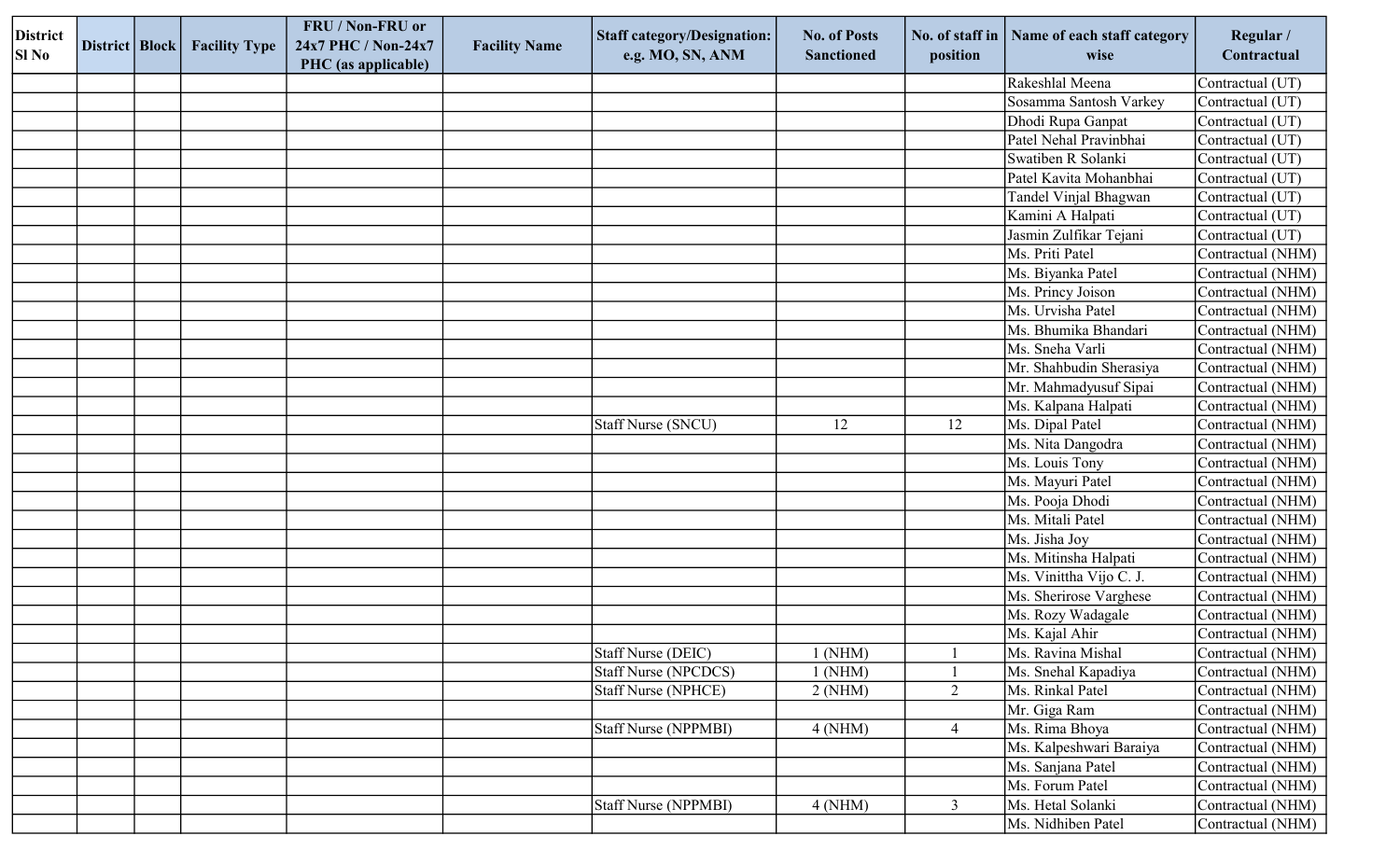| <b>District</b><br><b>SI</b> No | District   Block | <b>Facility Type</b> | FRU / Non-FRU or<br>24x7 PHC / Non-24x7<br>PHC (as applicable) | <b>Facility Name</b> | <b>Staff category/Designation:</b><br>e.g. MO, SN, ANM | <b>No. of Posts</b><br><b>Sanctioned</b> | No. of staff in<br>position | Name of each staff category<br>wise                          | Regular /<br>Contractual |
|---------------------------------|------------------|----------------------|----------------------------------------------------------------|----------------------|--------------------------------------------------------|------------------------------------------|-----------------------------|--------------------------------------------------------------|--------------------------|
|                                 |                  |                      |                                                                |                      |                                                        |                                          |                             | Mr. Mayur Halpati                                            | Contractual (NHM)        |
|                                 |                  |                      |                                                                |                      | Laboratory Technician                                  | 5<br>$(4-UT, 1-NHM)$                     | 5                           | Smt. Minal Patel                                             | Regular                  |
|                                 |                  |                      |                                                                |                      |                                                        |                                          |                             | Rajni Tandel                                                 | Regular                  |
|                                 |                  |                      |                                                                |                      |                                                        |                                          |                             | Binita Deshmukh                                              | Regular                  |
|                                 |                  |                      |                                                                |                      |                                                        |                                          |                             | Anisha Sheikh                                                | Regular                  |
|                                 |                  |                      |                                                                |                      |                                                        |                                          |                             | Pushpa R. Tangania                                           | Contractual (NHM)        |
|                                 |                  |                      |                                                                |                      | Laboratory Technician<br>(SNCU)                        | $1$ (NHM)                                |                             | Bijal Tandel                                                 | Contractual (NHM)        |
|                                 |                  |                      |                                                                |                      | Pharmacist                                             | 6<br>$(5-UT, 1-NHM)$                     | 6                           | Uday M. Patel                                                | Regular                  |
|                                 |                  |                      |                                                                |                      |                                                        |                                          |                             | Smt. Heena Patel (Working<br>arrangement CHC, Moti<br>Daman) | Regular                  |
|                                 |                  |                      |                                                                |                      |                                                        |                                          |                             | Kinnari Patel                                                | Regular                  |
|                                 |                  |                      |                                                                |                      |                                                        |                                          |                             | Zainy James                                                  | Regular                  |
|                                 |                  |                      |                                                                |                      |                                                        |                                          |                             | Neelam Patel                                                 | Regular                  |
|                                 |                  |                      |                                                                |                      |                                                        |                                          |                             | Neha Ishwar Patel                                            | Contractual (NHM)        |
|                                 |                  |                      |                                                                |                      | X-ray Technician                                       | $4$ (UT)                                 | $\overline{2}$              | Shri Kepal Patel                                             | Regular                  |
|                                 |                  |                      |                                                                |                      |                                                        |                                          |                             | Shri B. S. Tomar                                             | Regular                  |
|                                 |                  |                      |                                                                |                      |                                                        |                                          |                             | Mr. Akash Kataria                                            | Contractual (UT)         |
|                                 |                  |                      |                                                                |                      |                                                        |                                          |                             | Mr. Nehul Patel (Working<br>arrangement PHC, Kachigam)       | Contractual (UT)         |
|                                 |                  |                      |                                                                |                      | ECG Technician                                         | $1$ (UT)                                 | $\boldsymbol{0}$            |                                                              |                          |
|                                 |                  |                      |                                                                |                      | OT Technician                                          | 4(NHM)                                   | $\overline{3}$              | Mr. Arvind Unewal                                            | Contractual (NHM)        |
|                                 |                  |                      |                                                                |                      |                                                        |                                          |                             | Mr. Rakesh Gaekwad                                           | Contractual (NHM)        |
|                                 |                  |                      |                                                                |                      |                                                        |                                          |                             | Mr. Avinash Vaghmare                                         | Contractual (NHM)        |
|                                 |                  |                      |                                                                |                      | <b>ANM</b>                                             | $1$ (UT)                                 |                             | Vanita K. Dhodi                                              | Contractual (UT)         |
|                                 |                  |                      |                                                                |                      | Nutritionist / Dietician<br>$ $ (NRC)                  | $1$ (NHM)                                |                             | Ms. Yamini Patel                                             | Contractual (NHM)        |
|                                 |                  |                      |                                                                |                      | <b>ARSH Counsellor</b>                                 | 1(NHM)                                   |                             | Mr. Jayendra Solanki                                         | Contractual (NHM)        |
|                                 |                  |                      |                                                                |                      | DEIC Staff (NHM)                                       |                                          |                             |                                                              |                          |
|                                 |                  |                      |                                                                |                      | i) Audiologist & Speech<br>Therapist                   |                                          |                             | Ms. Bindiya Khokhani                                         | Contractual (NHM)        |
|                                 |                  |                      |                                                                |                      | ii) Psycologist                                        |                                          |                             | Dr. Krupa Manwar                                             | Contractual (NHM)        |
|                                 |                  |                      |                                                                |                      | iii) Optometrist                                       |                                          |                             | Ms. Swati Sharma                                             | Contractual (NHM)        |
|                                 |                  |                      |                                                                |                      | iv) Early interventionist cum<br>special educator      |                                          |                             | Ms. Manisha Parmar                                           | Contractual (NHM)        |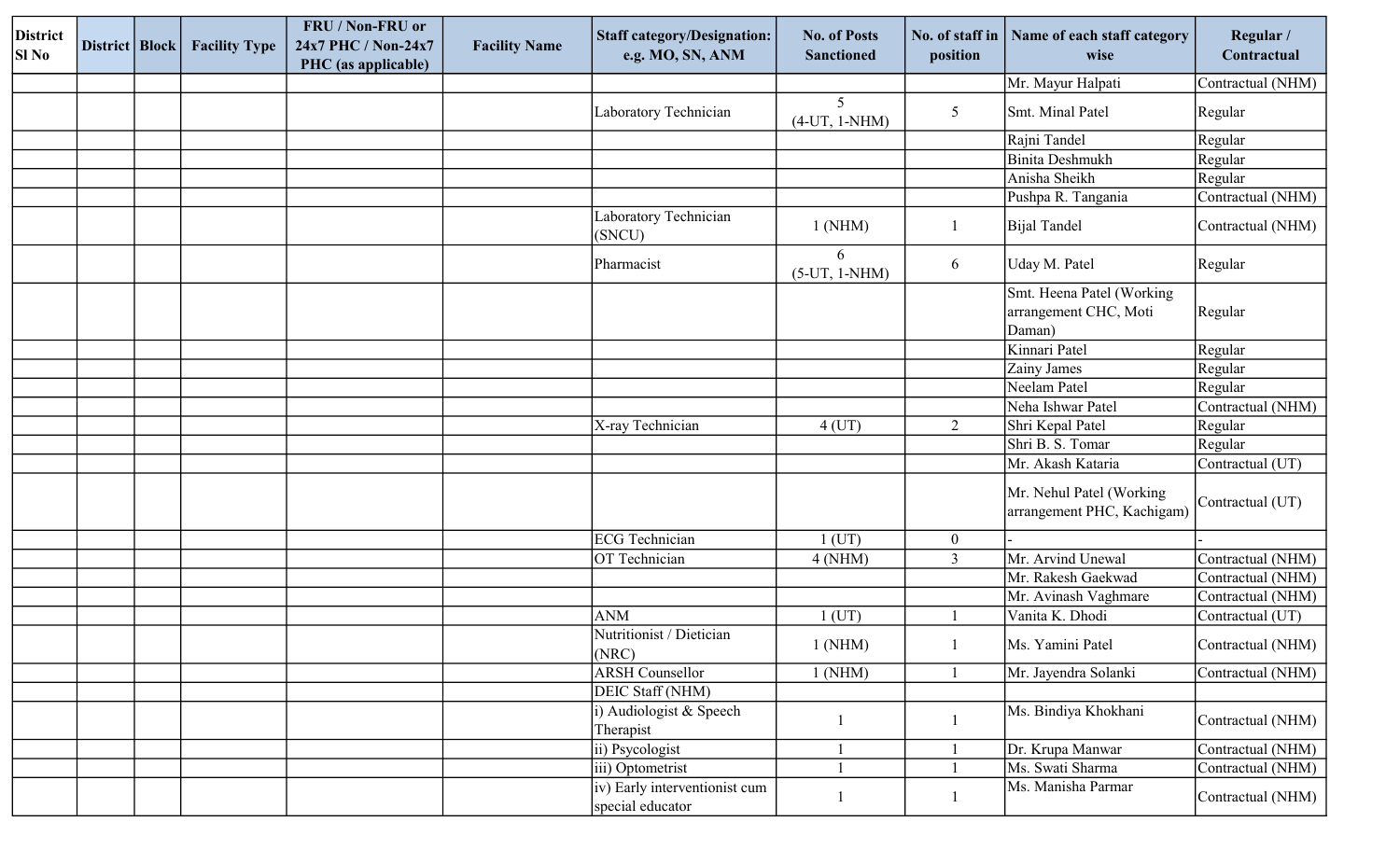| <b>District</b><br><b>SI</b> No | District   Block | <b>Facility Type</b>              | FRU / Non-FRU or<br>24x7 PHC / Non-24x7<br>PHC (as applicable) | <b>Facility Name</b>                                 | <b>Staff category/Designation:</b><br>e.g. MO, SN, ANM | <b>No. of Posts</b><br><b>Sanctioned</b> | No. of staff in<br>position | Name of each staff category<br>wise                                           | Regular /<br>Contractual |
|---------------------------------|------------------|-----------------------------------|----------------------------------------------------------------|------------------------------------------------------|--------------------------------------------------------|------------------------------------------|-----------------------------|-------------------------------------------------------------------------------|--------------------------|
|                                 |                  |                                   |                                                                |                                                      | v) Social Worker                                       |                                          |                             | Ms. Jignasha Vinjuda                                                          | Contractual (NHM)        |
|                                 |                  |                                   |                                                                |                                                      | vi) Lab. Technician                                    |                                          |                             | Ms. Rinkal Patel                                                              | Contractual (NHM)        |
|                                 |                  |                                   |                                                                |                                                      | vii) Dental Technician                                 |                                          | $\boldsymbol{0}$            |                                                                               |                          |
|                                 |                  |                                   |                                                                |                                                      | viii) Data Entry Operator                              |                                          | $\boldsymbol{0}$            |                                                                               |                          |
|                                 |                  |                                   |                                                                |                                                      | Support Staff                                          |                                          |                             |                                                                               |                          |
|                                 |                  |                                   |                                                                |                                                      | i) MTS Servant                                         | $5$ (UT)                                 | 2                           | Shri Minesh S. Patel                                                          | Regular                  |
|                                 |                  |                                   |                                                                |                                                      |                                                        |                                          |                             | Shri Richard Pereira                                                          | Regular                  |
|                                 |                  |                                   |                                                                |                                                      | ii) MTS Sweeper                                        | 8 (UT)                                   | $\tau$                      | Shri Mukesh M. Patel                                                          | Regular                  |
|                                 |                  |                                   |                                                                |                                                      |                                                        |                                          |                             | Smt.Ramila D.Solanki                                                          | Regular                  |
|                                 |                  |                                   |                                                                |                                                      |                                                        |                                          |                             | Smt.Madhu T.Solanki                                                           | Regular                  |
|                                 |                  |                                   |                                                                |                                                      |                                                        |                                          |                             | Smt.Laxmi J.Patel                                                             | Regular                  |
|                                 |                  |                                   |                                                                |                                                      |                                                        |                                          |                             | Smt.Damyanti C.Dhodi                                                          | Regular                  |
|                                 |                  |                                   |                                                                |                                                      |                                                        |                                          |                             | Smt.Champaben C.Halpati                                                       | Regular                  |
|                                 |                  |                                   |                                                                |                                                      |                                                        |                                          |                             | Darshana Amrat Patel                                                          | Regular                  |
|                                 |                  |                                   |                                                                |                                                      | iii) MTS Ayah                                          | $4$ (UT)                                 | $\overline{4}$              | Sonalben M. Patel                                                             | Regular                  |
|                                 |                  |                                   |                                                                |                                                      |                                                        |                                          |                             | Smt.Devu D.Keni                                                               | Regular                  |
|                                 |                  |                                   |                                                                |                                                      |                                                        |                                          |                             | Kumari Ranjita Tandel                                                         | Regular                  |
|                                 |                  |                                   |                                                                |                                                      |                                                        |                                          |                             | Amrin Muzaffer Mulla                                                          | Regular                  |
|                                 |                  |                                   |                                                                |                                                      | iv) MTS Chokidar                                       | $3$ (UT)                                 | $\mathfrak{Z}$              | Shri Khariya Dharmendra                                                       | Regular                  |
|                                 |                  |                                   |                                                                |                                                      |                                                        |                                          |                             | Shri Natwarlal Mitna                                                          | Regular                  |
|                                 |                  |                                   |                                                                |                                                      |                                                        |                                          |                             | Shri Darpan Tiwari (Working<br>arrangement at Collectorate Regular<br>Office) |                          |
|                                 |                  |                                   |                                                                |                                                      | v) MTS Ward Boy                                        | $1$ (UT)                                 | $\boldsymbol{0}$            |                                                                               |                          |
|                                 |                  |                                   |                                                                |                                                      | vi) MTS Cook                                           | $2$ (UT)                                 | $\boldsymbol{0}$            |                                                                               |                          |
|                                 |                  |                                   |                                                                |                                                      | vii) MTS Asst. Cook                                    | $1$ (UT)                                 |                             | Smt.Jyoti B.Rathod                                                            | Regular                  |
|                                 |                  |                                   |                                                                |                                                      | viii) MTS Dhobi                                        | 1 (UT)                                   | $\boldsymbol{0}$            |                                                                               |                          |
|                                 |                  |                                   |                                                                |                                                      | ix) MTS Peon cum Attendant                             | 1 (UT)                                   |                             | Shri Sanjay R.Halpati                                                         | Regular                  |
|                                 |                  |                                   |                                                                |                                                      | x) MTS Mali                                            | 1 (UT)                                   |                             | Shri Arvind G.Mahyavanshi                                                     | Regular                  |
|                                 |                  |                                   |                                                                |                                                      | $\overline{xi}$ ) Driver                               | $2$ (UT)                                 | $\overline{2}$              | Arun C. Patel                                                                 | Regular                  |
|                                 |                  |                                   |                                                                |                                                      | xii) Registration Clerk                                | $1$ (NHM)                                |                             | Jitesh S. Patel                                                               | Contractual (NHM)        |
|                                 | Daman            | Community<br><b>Health Centre</b> | <b>FRU</b>                                                     | <b>Community Health</b><br><b>Centre, Moti Daman</b> | Gynecologist                                           | 1(NHM)                                   | $\mathbf{1}$                | Dr. Sonal Halpati (Working<br>arragement at DH, Daman)                        | Contractual (NHM)        |
|                                 |                  |                                   |                                                                |                                                      | Paediatrician                                          | $1$ (NHM)                                | $\overline{0}$              |                                                                               |                          |
|                                 |                  |                                   |                                                                |                                                      | General Surgeon                                        | $1$ (NHM)                                | $\mathbf{1}$                | Dr. Akshay Chand (Working<br>arragement at DH, Daman)                         | Contractual (NHM)        |
|                                 |                  |                                   |                                                                |                                                      | Physician                                              | $1$ (NHM)                                | $\mathbf{1}$                | Dr. Bijal Patel (Working<br>arragement at DH, Daman)                          | Contractual (NHM)        |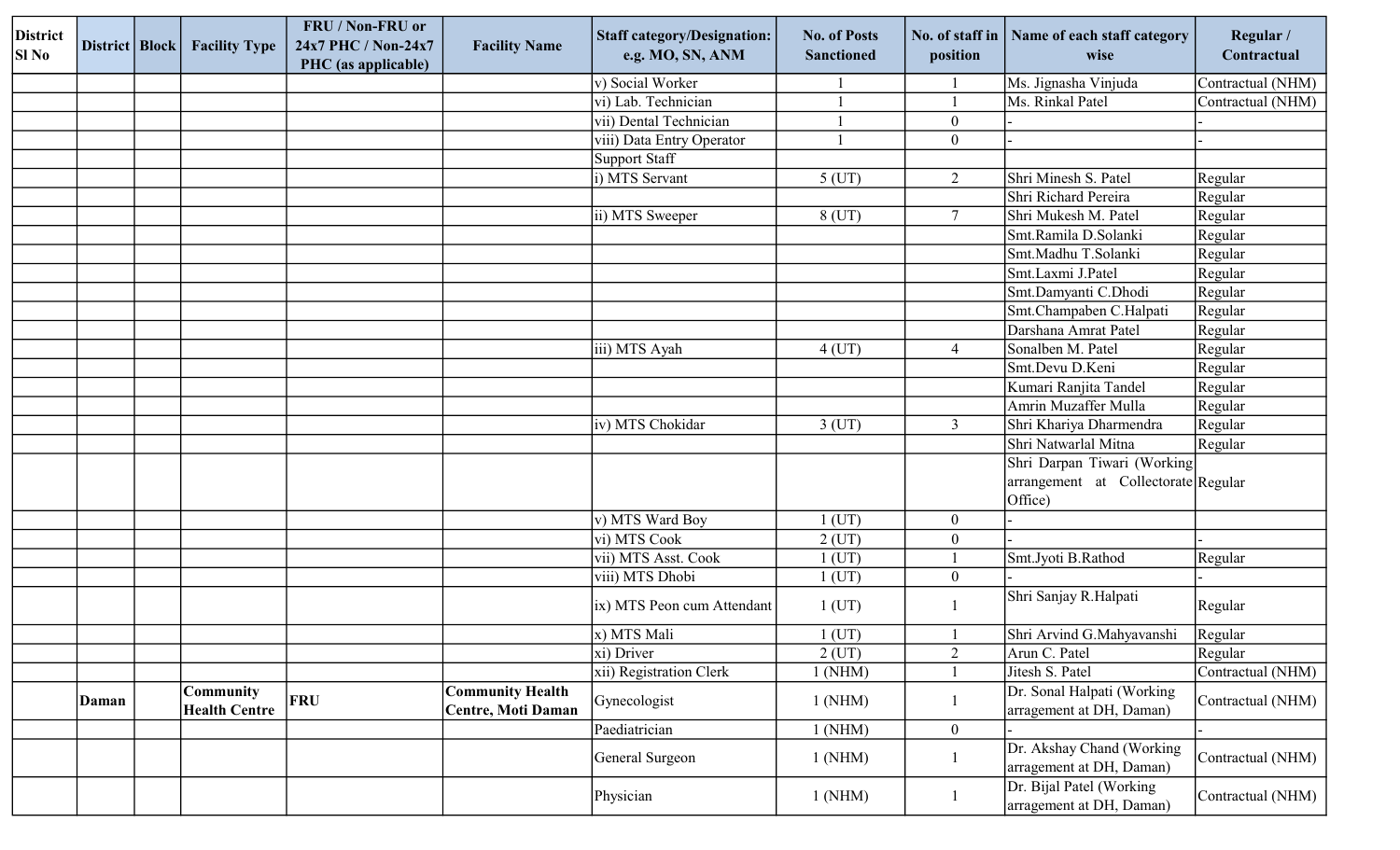| <b>District</b><br><b>SI</b> No | District   Block | <b>Facility Type</b> | FRU / Non-FRU or<br>24x7 PHC / Non-24x7<br>PHC (as applicable) | <b>Facility Name</b> | <b>Staff category/Designation:</b><br>e.g. MO, SN, ANM | <b>No. of Posts</b><br><b>Sanctioned</b> | No. of staff in<br>position | Name of each staff category<br>wise                   | Regular /<br>Contractual |
|---------------------------------|------------------|----------------------|----------------------------------------------------------------|----------------------|--------------------------------------------------------|------------------------------------------|-----------------------------|-------------------------------------------------------|--------------------------|
|                                 |                  |                      |                                                                |                      | Psychiatrist                                           | $1$ (UT)                                 |                             | Dr. Jeet Nadpara (Working<br>arragement at DH, Daman) | Contractual (NHM)        |
|                                 |                  |                      |                                                                |                      | Ophthalmic Surgeon                                     | 1 (UT)                                   |                             | Dr. Ekta Shah (Working<br>arragement at DH, Daman)    | Contractual (NHM)        |
|                                 |                  |                      |                                                                |                      | Chief Medical Officer                                  | $1$ (UT)                                 | $\boldsymbol{0}$            |                                                       |                          |
|                                 |                  |                      |                                                                |                      | Medical Officers                                       | 13<br>$(11-UT, 2-NHM)$                   | $\overline{4}$              | Dr. Sangeeta Joshi                                    | Regular                  |
|                                 |                  |                      |                                                                |                      |                                                        |                                          |                             | Dr. K. G. Rathod                                      | Regular                  |
|                                 |                  |                      |                                                                |                      |                                                        |                                          |                             | Dr. Sudha Rao                                         | Regular                  |
|                                 |                  |                      |                                                                |                      |                                                        |                                          |                             | Dr. Suhas Solanki                                     | Regular                  |
|                                 |                  |                      |                                                                |                      |                                                        |                                          |                             | Dr. Meghal Shah                                       | Regular                  |
|                                 |                  |                      |                                                                |                      |                                                        |                                          |                             | Dr. Tapan Patel                                       | Regular                  |
|                                 |                  |                      |                                                                |                      |                                                        |                                          |                             | Dr. Shaleen Bhardwaj                                  | Regular                  |
|                                 |                  |                      |                                                                |                      |                                                        |                                          |                             | Dr. Sudarshan Thakur                                  | Contractual (UT)         |
|                                 |                  |                      |                                                                |                      |                                                        |                                          |                             | Dr. Krishna Jadav                                     | Contractual (UT)         |
|                                 |                  |                      |                                                                |                      | Medical Officer (AYUSH)                                | $1$ (UT)                                 |                             | Dr. Thakur Sahu                                       | Regular                  |
|                                 |                  |                      |                                                                |                      | Dental Surgeon                                         | $2$ (UT)                                 | 2                           | Dr. Ivan Vas                                          | Regular                  |
|                                 |                  |                      |                                                                |                      |                                                        |                                          |                             | Dr. Lovelina Dias                                     | Regular                  |
|                                 |                  |                      |                                                                |                      | Staff Nurse                                            | 20<br>$(14-UT, 6-NHM)$                   | 20                          | Corina M. F. Noronha                                  | Regular                  |
|                                 |                  |                      |                                                                |                      |                                                        |                                          |                             | Francisco Coloca                                      | Regular                  |
|                                 |                  |                      |                                                                |                      |                                                        |                                          |                             | Veena Korah                                           | Regular                  |
|                                 |                  |                      |                                                                |                      |                                                        |                                          |                             | Jayavanti Patel                                       | Regular                  |
|                                 |                  |                      |                                                                |                      |                                                        |                                          |                             | Jasmin John                                           | Regular                  |
|                                 |                  |                      |                                                                |                      |                                                        |                                          |                             | Frenika Ernest                                        | Regular                  |
|                                 |                  |                      |                                                                |                      |                                                        |                                          |                             | Suneeta John                                          | Contractual (UT)         |
|                                 |                  |                      |                                                                |                      |                                                        |                                          |                             | Dharmishta Patel                                      | Contractual (UT)         |
|                                 |                  |                      |                                                                |                      |                                                        |                                          |                             | Darshika Patel                                        | Contractual (UT)         |
|                                 |                  |                      |                                                                |                      |                                                        |                                          |                             | Saranya John                                          | Contractual (UT)         |
|                                 |                  |                      |                                                                |                      |                                                        |                                          |                             | Bindu Joseph                                          | Contractual (UT)         |
|                                 |                  |                      |                                                                |                      |                                                        |                                          |                             | Asha Mary John                                        | Contractual (UT)         |
|                                 |                  |                      |                                                                |                      |                                                        |                                          |                             | Jignesh J. Patel                                      | Contractual (UT)         |
|                                 |                  |                      |                                                                |                      |                                                        |                                          |                             | Ravindra Dadhich                                      | Contractual (UT)         |
|                                 |                  |                      |                                                                |                      |                                                        |                                          |                             | Ms. Kinjal Tandel                                     | Contractual (NHM)        |
|                                 |                  |                      |                                                                |                      |                                                        |                                          |                             | Ms. Yogeetaben Patel                                  | Contractual (NHM)        |
|                                 |                  |                      |                                                                |                      |                                                        |                                          |                             | Ms. Chaitali Patel                                    | Contractual (NHM)        |
|                                 |                  |                      |                                                                |                      |                                                        |                                          |                             | Ms. Heena Parmar                                      | Contractual (NHM)        |
|                                 |                  |                      |                                                                |                      |                                                        |                                          |                             | Ms. Apexaben Maisuria                                 | Contractual (NHM)        |
|                                 |                  |                      |                                                                |                      |                                                        |                                          |                             | Ms. Falguni Patel                                     | Contractual (NHM)        |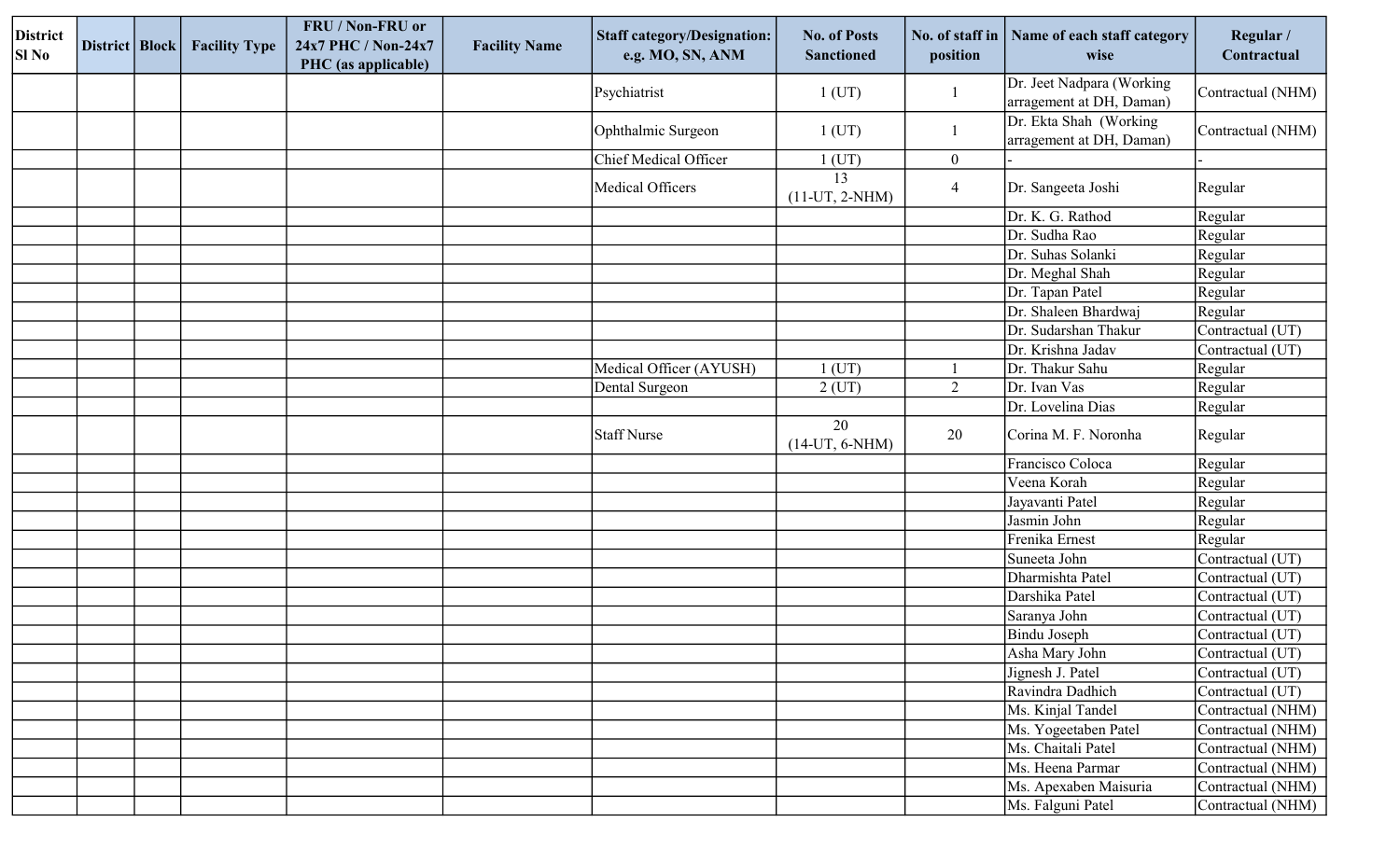| <b>District</b><br>SI No | District   Block | <b>Facility Type</b> | FRU / Non-FRU or<br>24x7 PHC / Non-24x7<br>PHC (as applicable) | <b>Facility Name</b> | <b>Staff category/Designation:</b><br>e.g. MO, SN, ANM | <b>No. of Posts</b><br><b>Sanctioned</b> | position       | No. of staff in   Name of each staff category<br>wise | Regular /<br>Contractual |
|--------------------------|------------------|----------------------|----------------------------------------------------------------|----------------------|--------------------------------------------------------|------------------------------------------|----------------|-------------------------------------------------------|--------------------------|
|                          |                  |                      |                                                                |                      | Laboratory Technician                                  | 5<br>$(4-UT, 1-NHM)$                     | $\mathfrak{S}$ | Ketan Parmar                                          | Regular                  |
|                          |                  |                      |                                                                |                      |                                                        |                                          |                | Seema Gajre                                           | Regular                  |
|                          |                  |                      |                                                                |                      |                                                        |                                          |                | Devendra Prasad                                       | Regular                  |
|                          |                  |                      |                                                                |                      |                                                        |                                          |                | Dimple Rana                                           | Contractual (UT)         |
|                          |                  |                      |                                                                |                      |                                                        |                                          |                | Dhruvi Patel                                          | Contractual (UT)         |
|                          |                  |                      |                                                                |                      |                                                        |                                          |                | Ankita Bari                                           | Contractual (NHM)        |
|                          |                  |                      |                                                                |                      | Laboratory Technician<br>(NIDDCP)                      |                                          | -1             | Ms. Minaxi Damania                                    | Regular                  |
|                          |                  |                      |                                                                |                      | Pharmacist                                             | 5 <sup>5</sup><br>$(4-UT, 1-NHM)$        | 5              | Jayprakash Tandel                                     | Regular                  |
|                          |                  |                      |                                                                |                      |                                                        |                                          |                | Yogita Kamli                                          | Regular                  |
|                          |                  |                      |                                                                |                      |                                                        |                                          |                | Parixit Patel                                         | Regular                  |
|                          |                  |                      |                                                                |                      |                                                        |                                          |                | Jigar N. Gajre                                        | Regular                  |
|                          |                  |                      |                                                                |                      |                                                        |                                          |                | Umar K. Qureshi                                       | Contractual (NHM)        |
|                          |                  |                      |                                                                |                      | X-ray Technician                                       | $2$ (UT)                                 | 2              | Mr. Shailesh Bhatiya                                  | Regular                  |
|                          |                  |                      |                                                                |                      |                                                        |                                          |                | Mr. Samoj P. Thomas                                   | Regular                  |
|                          |                  |                      |                                                                |                      | <b>ARSH</b> Counsellor                                 | $1$ (NHM)                                |                | Ms. Serbanu Mansuri                                   | Contractual (NHM)        |
|                          |                  |                      |                                                                |                      | Support Staff                                          |                                          |                |                                                       |                          |
|                          |                  |                      |                                                                |                      | i) Driver                                              | 8<br>$(7-UT, 1-NHM)$                     | $\overline{7}$ | Dilip T. Yadav                                        | Regular                  |
|                          |                  |                      |                                                                |                      |                                                        |                                          |                | <b>Roy Menezes</b>                                    | Regular                  |
|                          |                  |                      |                                                                |                      |                                                        |                                          |                | Dharmesh Chauhan                                      | Regular                  |
|                          |                  |                      |                                                                |                      |                                                        |                                          |                | Dinesh Bhandari                                       | Regular                  |
|                          |                  |                      |                                                                |                      |                                                        |                                          |                | <b>Amrat Patel</b>                                    | Regular                  |
|                          |                  |                      |                                                                |                      |                                                        |                                          |                | Chhotu Damania                                        | Regular                  |
|                          |                  |                      |                                                                |                      |                                                        |                                          |                | Mr. Jayesh Patel                                      | Contractual (NHM)        |
|                          |                  |                      |                                                                |                      | ii) Cook / Asst. Cook                                  | $2$ (UT)                                 | 2              | Mr. Balu Halpati                                      | Regular                  |
|                          |                  |                      |                                                                |                      |                                                        |                                          |                | Mr. Vijay Patel                                       | Regular                  |
|                          |                  |                      |                                                                |                      | $\vert$ iii) Peon (MTS)                                | $7$ (UT)                                 | 6              | Mr. Dhiru Halpati                                     | Regular                  |
|                          |                  |                      |                                                                |                      |                                                        |                                          |                | Mr. Mahesh Patel                                      | Regular                  |
|                          |                  |                      |                                                                |                      |                                                        |                                          |                | Mr. Lalu M. Patel                                     | Regular                  |
|                          |                  |                      |                                                                |                      |                                                        |                                          |                | Ms. Ramila Patel                                      | Regular                  |
|                          |                  |                      |                                                                |                      |                                                        |                                          |                | Ms. Daxa Patel                                        | Regular                  |
|                          |                  |                      |                                                                |                      |                                                        |                                          |                | Ms. Ramila Dhodi                                      | Regular                  |
|                          |                  |                      |                                                                |                      | iv) Attendant                                          | $1$ (NHM)                                |                | Mr. Suresh Patel                                      | Contractual (NHM)        |
|                          |                  |                      |                                                                |                      | v) Registration Clerk                                  | $1$ (NHM)                                |                | Asha A. Patel                                         | Contractual (NHM)        |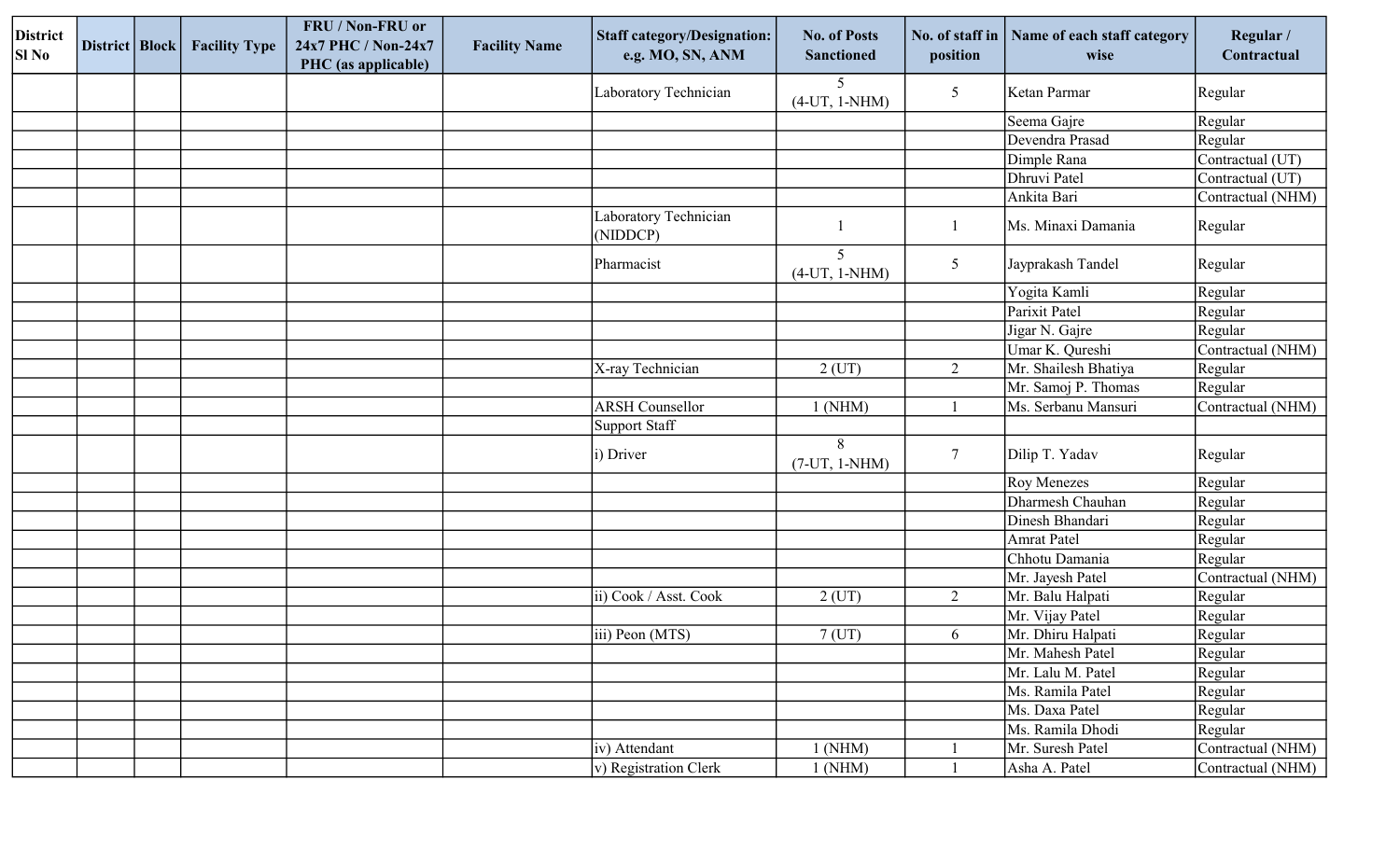| <b>District</b><br>Sl No | District Block | <b>Facility Type</b>            | FRU / Non-FRU or<br>24x7 PHC / Non-24x7<br>PHC (as applicable) | <b>Facility Name</b>                                    | <b>Staff category/Designation:</b><br>e.g. MO, SN, ANM | <b>No. of Posts</b><br><b>Sanctioned</b> | No. of staff in<br>position | Name of each staff category<br>wise | Regular /<br>Contractual |
|--------------------------|----------------|---------------------------------|----------------------------------------------------------------|---------------------------------------------------------|--------------------------------------------------------|------------------------------------------|-----------------------------|-------------------------------------|--------------------------|
|                          | Daman          | Primary<br><b>Health Centre</b> | Non-24x7 PHC                                                   | <b>Urban PHC (Co-</b><br>located at CHC, Moti<br>Daman) | Medical Officer                                        | $1$ (NHM)                                | $\boldsymbol{0}$            |                                     |                          |
|                          |                |                                 |                                                                |                                                         | <b>Staff Nurse</b>                                     | 2(NHM)                                   | 2                           | Ms. Mukta Dhodi                     | Contractual (NHM)        |
|                          |                |                                 |                                                                |                                                         |                                                        |                                          |                             | Mr. Mukesh Kumar Ramnat             | Contractual (NHM)        |
|                          |                |                                 |                                                                |                                                         | Pharmacist                                             | 1 (NHM)                                  |                             | Ms. Harshi Patel                    | Contractual (NHM)        |
|                          |                |                                 |                                                                |                                                         | <b>ANM</b>                                             | 4(NHM)                                   | $\overline{4}$              | Ms. Roshni Tandel                   | Contractual (NHM)        |
|                          |                |                                 |                                                                |                                                         |                                                        |                                          |                             | Ms. Bhavna Jethwa                   | Contractual (NHM)        |
|                          |                |                                 |                                                                |                                                         |                                                        |                                          |                             | Ms. Hina Vinaicant                  | Contractual (NHM)        |
|                          |                |                                 |                                                                |                                                         |                                                        |                                          |                             | Ms. Monali Patel                    | Contractual (NHM)        |
|                          | Daman          | Primary<br><b>Health Centre</b> | Non-24x7 PHC                                                   | <b>Primary Health</b><br><b>Centre, Dabhel</b>          | Medical Officer                                        | 2<br>$(1-UT, 1-NHM)$                     |                             | Dr. Vivekanand Machhi               | Contractual (NHM)        |
|                          |                |                                 |                                                                |                                                         | <b>Staff Nurse</b>                                     | $4$ (UT)                                 | $\overline{4}$              | Ms. Roshni Sabatina                 | Contractual (UT)         |
|                          |                |                                 |                                                                |                                                         |                                                        |                                          |                             | Ms. Malina D. Patel                 | Contractual (UT)         |
|                          |                |                                 |                                                                |                                                         |                                                        |                                          |                             | Ms. Champi Samera                   | Contractual (UT)         |
|                          |                |                                 |                                                                |                                                         |                                                        |                                          |                             | Ms. Farin R. V.                     | Contractual (UT)         |
|                          |                |                                 |                                                                |                                                         | Pharmacist                                             | $1$ (UT)                                 | $\boldsymbol{0}$            |                                     |                          |
|                          |                |                                 |                                                                |                                                         | Laboratory Technician                                  | $1$ (UT)                                 | $\boldsymbol{0}$            |                                     |                          |
|                          |                |                                 |                                                                |                                                         | <b>ANM</b>                                             | $2$ (UT)                                 | $\boldsymbol{0}$            |                                     |                          |
|                          |                |                                 |                                                                |                                                         | <b>BHW</b>                                             | $1$ (UT)                                 | $\boldsymbol{0}$            |                                     |                          |
|                          | Daman          | Primary<br><b>Health Centre</b> | Non-24x7 PHC                                                   | <b>Primary Health</b><br><b>Centre, Bhimpore</b>        | Medical Officer                                        | $1$ (UT)                                 | $\boldsymbol{0}$            |                                     |                          |
|                          |                |                                 |                                                                |                                                         | <b>Staff Nurse</b>                                     | $4$ (UT)                                 | $\overline{3}$              | Ms. Vijal A. Patel                  | Contractual (UT)         |
|                          |                |                                 |                                                                |                                                         |                                                        |                                          |                             | Ms. Prabhavati Halpati              | Contractual (UT)         |
|                          |                |                                 |                                                                |                                                         |                                                        |                                          |                             | Ms. Khushbu K. Patel                | Contractual (UT)         |
|                          |                |                                 |                                                                |                                                         |                                                        |                                          |                             |                                     |                          |
|                          |                |                                 |                                                                |                                                         | Pharmacist                                             | $1$ (UT)                                 | $\boldsymbol{0}$            |                                     |                          |
|                          |                |                                 |                                                                |                                                         | Laboratory Technician                                  | $1$ (UT)                                 | $\overline{0}$              |                                     |                          |
|                          |                |                                 |                                                                |                                                         | <b>ANM</b>                                             | $2$ (UT)                                 | $\boldsymbol{0}$            |                                     |                          |
|                          | Daman          | Primary<br><b>Health Centre</b> | <b>24x7 PHC</b>                                                | <b>Primary Health</b><br>Centre, Kachigam               | Medical Officer                                        | $\mathfrak{Z}$<br>$(1-UT, 2-NHM)$        | $\overline{2}$              | Dr. D. K. Makwana                   | Regular                  |
|                          |                |                                 |                                                                |                                                         |                                                        |                                          |                             | Dr. Mitali Dixit                    | Contractual (NHM)        |
|                          |                |                                 |                                                                |                                                         | Staff Nurse                                            | $(1-UT, 5-NHM)$                          | 6                           | Daxaben Ahir                        | Regular                  |
|                          |                |                                 |                                                                |                                                         |                                                        |                                          |                             | Ms. Sonal Bhandari                  | Contractual (NHM)        |
|                          |                |                                 |                                                                |                                                         |                                                        |                                          |                             | Ms. Ankita Patel                    | Contractual (NHM)        |
|                          |                |                                 |                                                                |                                                         |                                                        |                                          |                             | Ms. Vandana Gaekwad                 | Contractual (NHM)        |
|                          |                |                                 |                                                                |                                                         |                                                        |                                          |                             | Mr. Suresh Patel                    | Contractual (NHM)        |
|                          |                |                                 |                                                                |                                                         |                                                        |                                          |                             | Ms. Virmati Patel                   | Contractual (NHM)        |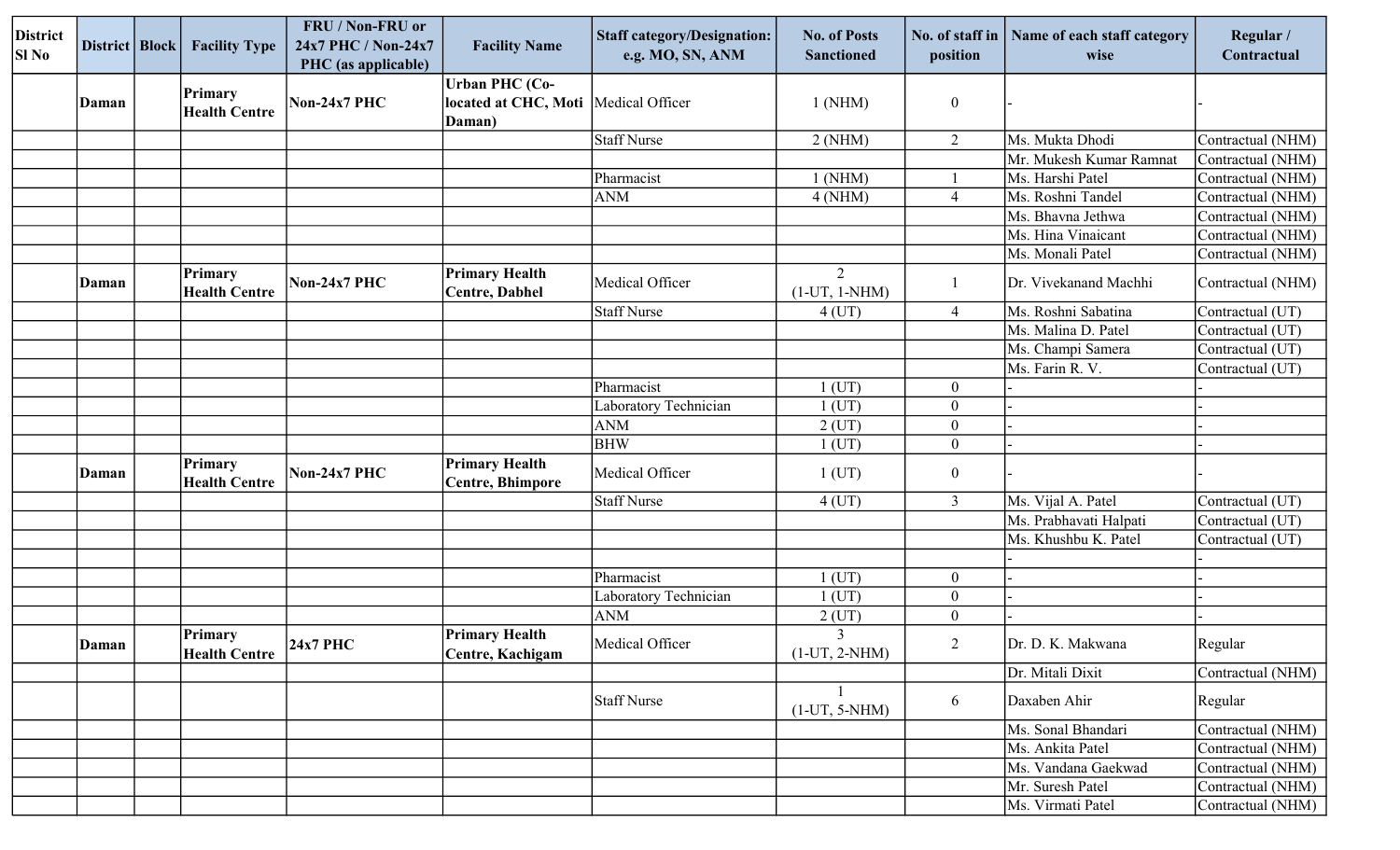| <b>District</b><br>Sl No | District   Block | <b>Facility Type</b>       | FRU / Non-FRU or<br>24x7 PHC / Non-24x7<br>PHC (as applicable) | <b>Facility Name</b>      | <b>Staff category/Designation:</b><br>e.g. MO, SN, ANM | <b>No. of Posts</b><br><b>Sanctioned</b> | No. of staff in<br>position | Name of each staff category<br>wise                                                   | Regular /<br>Contractual |
|--------------------------|------------------|----------------------------|----------------------------------------------------------------|---------------------------|--------------------------------------------------------|------------------------------------------|-----------------------------|---------------------------------------------------------------------------------------|--------------------------|
|                          |                  |                            |                                                                |                           | Pharmacist                                             | 2<br>$(1-UT, 1-NHM)$                     | 2                           | Ketan Lad                                                                             | Regular                  |
|                          |                  |                            |                                                                |                           |                                                        |                                          |                             | Mrugnayani K. Patel                                                                   | Contractual (NHM)        |
|                          |                  |                            |                                                                |                           | Laboratory Technician                                  | $\overline{2}$<br>$(1-UT, 1-NHM)$        | 2                           | Yogini M. Patel                                                                       | Regular                  |
|                          |                  |                            |                                                                |                           |                                                        |                                          |                             | Mr. Mustak Ahmed                                                                      | Contractual (NHM)        |
|                          |                  |                            |                                                                |                           | <b>Support Staff</b>                                   |                                          |                             |                                                                                       |                          |
|                          |                  |                            |                                                                |                           | i) Sweeper $(MTS)$                                     | $1$ (UT)                                 |                             | Lilaben Mitna                                                                         | Regular                  |
|                          |                  |                            |                                                                |                           | ii) Dresser (MTS)                                      | $1$ (UT)                                 |                             | Bhikhu K. Dhodi                                                                       | Regular                  |
|                          |                  |                            |                                                                |                           | iii) Helper (MTS)                                      | $1$ (UT)                                 |                             | Ramesh Halpati                                                                        | Regular                  |
|                          |                  |                            |                                                                |                           | (iv) Driver                                            | $\overline{2}$<br>$(1-UT, 1-NHM)$        |                             | Dahya Patel                                                                           | Contractual (NHM)        |
|                          |                  |                            |                                                                |                           | v) Registration Clerk                                  | $1$ (NHM)                                |                             | Jigar Rana                                                                            | Contractual (NHM)        |
|                          |                  |                            |                                                                |                           | vi) Health Asst. (Male)                                | $1$ (NHM)                                |                             | Mr. Pinkal Patel                                                                      | Contractual (NHM)        |
|                          |                  |                            |                                                                |                           | vii) Health Asst. (Female)                             | $1$ (NHM)                                |                             | Ms. Palluben Radia                                                                    | Contractual (NHM)        |
|                          |                  |                            |                                                                |                           | viii) Attendant                                        | $1$ (NHM)                                | $\boldsymbol{0}$            |                                                                                       |                          |
|                          | Daman            | Manochikitsala<br>y Kendra |                                                                | Manochikitsalay<br>Kendra | Psychiatrist Specialist                                | 1(NHM)                                   |                             | Dr. Dhara Kothari                                                                     | Contractual (NHM)        |
|                          |                  |                            |                                                                |                           | <b>Clinical Psychologist</b>                           | $1$ (UT)                                 |                             | Neha Durvesh                                                                          | Contractual (UT)         |
|                          |                  |                            |                                                                |                           | Staff Nurse                                            | $3$ (NHM)                                | 3                           | Yamini<br>Ms.<br>Prajapati<br>(Working arrangement at DH, Contractual (NHM)<br>Daman) |                          |
|                          |                  |                            |                                                                |                           |                                                        |                                          |                             | Ms. Sunita Gavit (Working Contractual (NHM)<br>arrangement at DH, Daman)              |                          |
|                          |                  |                            |                                                                |                           |                                                        |                                          |                             | Ms. Chhaya Indave (Working<br>arrangement at DH, Daman)                               | Contractual (NHM)        |
|                          | Daman            | <b>AYUSH</b><br>Hospital   |                                                                | <b>AYUSH Hospital</b>     | SMO (Panchkarma<br>Specialist)                         | $1$ (NHM)                                |                             | Dr. Thumar Devdatt J.                                                                 | Contractual (NHM)        |
|                          |                  |                            |                                                                |                           | SMO (Homeopathy)                                       | $1$ (NHM)                                |                             | Dr. Vaishali A. Patel                                                                 | Contractual (NHM)        |
|                          |                  |                            |                                                                |                           | Medical Officer (Ayurveda)                             | $1$ (NHM)                                | $\boldsymbol{0}$            | Dr. Ankita Patel                                                                      | Contractual (NHM)        |
|                          |                  |                            |                                                                |                           | <b>Staff Nurse</b>                                     | 2(NHM)                                   | $\overline{2}$              | Mr. Kuntesh S. Chaudhari                                                              | Contractual (NHM)        |
|                          |                  |                            |                                                                |                           |                                                        |                                          |                             | Ms. Sheena Babu                                                                       | Contractual (NHM)        |
|                          |                  |                            |                                                                |                           | Panchkarma Technician                                  | $1$ (NHM)                                |                             | Mr. Ashraf Khambati                                                                   | Contractual (NHM)        |
|                          |                  |                            |                                                                |                           | Pharmacist                                             | 1(NHM)                                   | $\mathbf{1}$                | Ms. Kinakumari Patel<br>(Working arrangement at<br>Nursing College, Daman)            | Contractual (NHM)        |
|                          |                  |                            |                                                                |                           | Multi Tasking Worker                                   | 6(NHM)                                   | 6                           |                                                                                       | Outsourced               |
|                          | Daman            |                            |                                                                |                           | LHVs                                                   | $2$ (UT)                                 |                             | Elsamma Mathew                                                                        | Regular                  |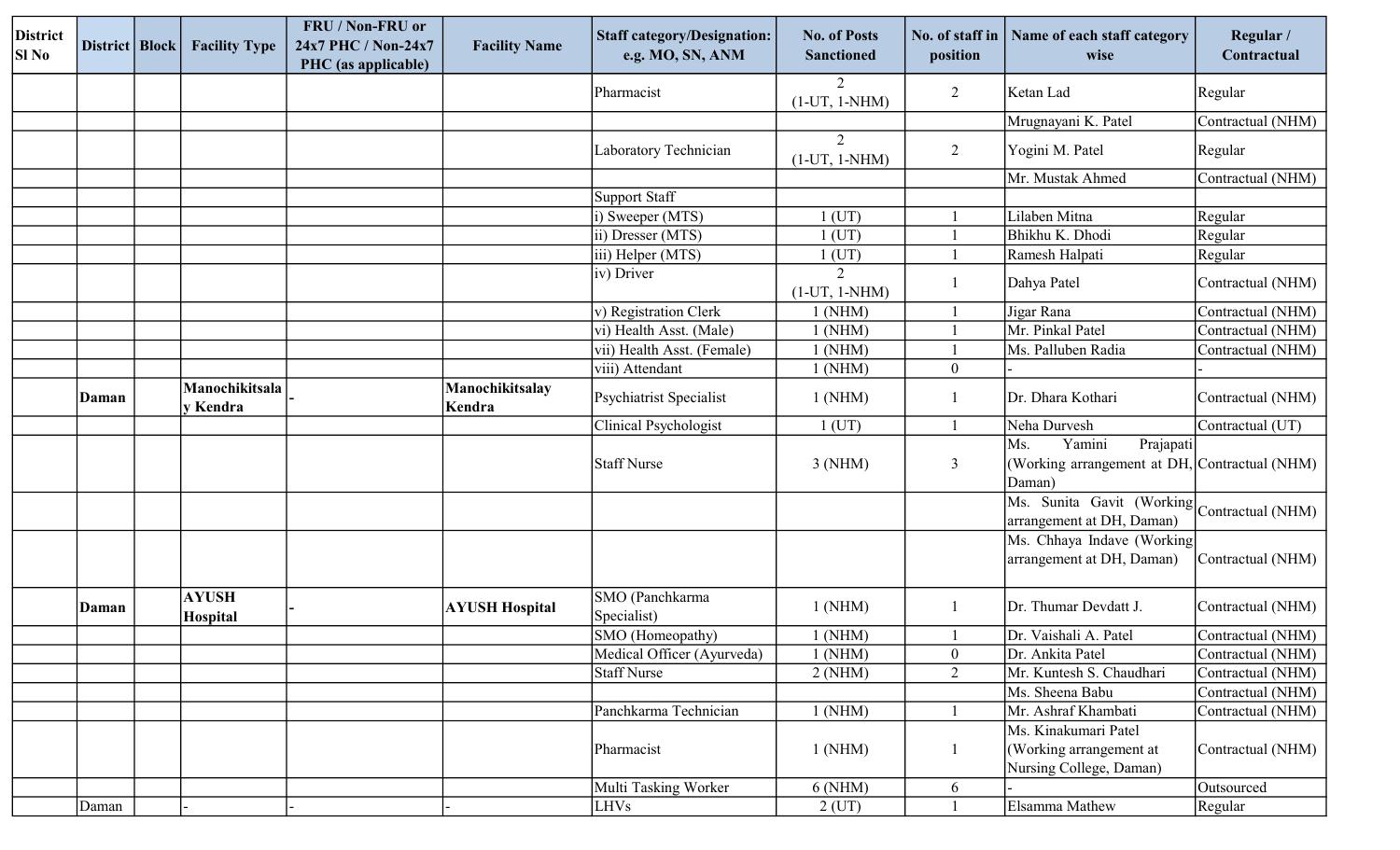| <b>District</b><br>Sl No | District   Block | <b>Facility Type</b> | FRU / Non-FRU or<br>24x7 PHC / Non-24x7<br>PHC (as applicable) | <b>Facility Name</b>    | <b>Staff category/Designation:</b><br>e.g. MO, SN, ANM | <b>No. of Posts</b><br><b>Sanctioned</b> | No. of staff in<br>position | Name of each staff category<br>wise | Regular /<br>Contractual |
|--------------------------|------------------|----------------------|----------------------------------------------------------------|-------------------------|--------------------------------------------------------|------------------------------------------|-----------------------------|-------------------------------------|--------------------------|
|                          |                  |                      |                                                                |                         | PHN                                                    | $1$ (UT)                                 |                             | Anitha Abraham                      | Regular                  |
|                          | Daman            |                      |                                                                | <b>RBSK Staff</b>       | Medical Officer (AYUSH)                                | 4(NHM)                                   | $\overline{4}$              | Dr. Foramben M. Patel               | Contractual (NHM)        |
|                          |                  |                      |                                                                |                         |                                                        |                                          |                             | Dr. Pranali P. Solanki              | Contractual (NHM)        |
|                          |                  |                      |                                                                |                         |                                                        |                                          |                             | Dr. Pankaj M. Rohit                 | Contractual (NHM)        |
|                          |                  |                      |                                                                |                         |                                                        |                                          |                             | Dr. Tanvi Deru                      | Contractual (NHM)        |
|                          |                  |                      |                                                                |                         | Pharmacist                                             | 2(NHM)                                   | 2                           | Khushbu V. Patel                    | Contractual (NHM)        |
|                          |                  |                      |                                                                |                         |                                                        |                                          |                             | Jignesh Narendra Dhonde             | Contractual (NHM)        |
|                          |                  |                      |                                                                |                         | <b>ANM</b>                                             | 2(NHM)                                   | 2                           | Usha Bhoya                          | Contractual (NHM)        |
|                          |                  |                      |                                                                |                         |                                                        |                                          |                             | Manisha Halpati                     | Contractual (NHM)        |
|                          |                  |                      |                                                                |                         | Driver                                                 | $1$ (NHM)                                |                             | Ravia Patel                         | Contractual (NHM)        |
|                          | Daman            |                      |                                                                | <b>Sub Centre Staff</b> | ANMs                                                   | 45<br>$(25-UT, 20-NHM)$                  | 43                          | Ms. Pushpa D. Patel                 | Regular                  |
|                          |                  |                      |                                                                |                         |                                                        |                                          |                             | Ms. Victoria Noronha                | Regular                  |
|                          |                  |                      |                                                                |                         |                                                        |                                          |                             | Ms. Aleyamma Thiyadi                | Regular                  |
|                          |                  |                      |                                                                |                         |                                                        |                                          |                             | Ms. Taraben Rathod                  | Regular                  |
|                          |                  |                      |                                                                |                         |                                                        |                                          |                             | Ms. Sunita Dhonde                   | Regular                  |
|                          |                  |                      |                                                                |                         |                                                        |                                          |                             | Ms. Shobhna Jadav                   | Regular                  |
|                          |                  |                      |                                                                |                         |                                                        |                                          |                             | Ms. Thankamma Thomas                | Regular                  |
|                          |                  |                      |                                                                |                         |                                                        |                                          |                             | Ms. Saroj F. Patel                  | Regular                  |
|                          |                  |                      |                                                                |                         |                                                        |                                          |                             | Ms. Salikutty E. George             | Regular                  |
|                          |                  |                      |                                                                |                         |                                                        |                                          |                             | Ms. Annamma Mathew                  | Regular                  |
|                          |                  |                      |                                                                |                         |                                                        |                                          |                             | Ms. Shyla P. John                   | Regular                  |
|                          |                  |                      |                                                                |                         |                                                        |                                          |                             | Ms. Gracy Joseph                    | Regular                  |
|                          |                  |                      |                                                                |                         |                                                        |                                          |                             | Ms. Sumitra Rathod                  | Regular                  |
|                          |                  |                      |                                                                |                         |                                                        |                                          |                             | Ms. Vaishali K. Patel               | Regular                  |
|                          |                  |                      |                                                                |                         |                                                        |                                          |                             | Ms. Switi Kantilal                  | Regular                  |
|                          |                  |                      |                                                                |                         |                                                        |                                          |                             | Ms. Bhoomi                          | Regular                  |
|                          |                  |                      |                                                                |                         |                                                        |                                          |                             | Ms. Dimpal M.                       | Regular                  |
|                          |                  |                      |                                                                |                         |                                                        |                                          |                             | Ms. Lalita B. Kuwar                 | Regular                  |
|                          |                  |                      |                                                                |                         |                                                        |                                          |                             | Ms. Meghna Patel                    | Regular                  |
|                          |                  |                      |                                                                |                         |                                                        |                                          |                             | Ms. Kalavati L. Patel               | Regular                  |
|                          |                  |                      |                                                                |                         |                                                        |                                          |                             | Ms. Sumitra Vedga                   | Regular                  |
|                          |                  |                      |                                                                |                         |                                                        |                                          |                             | Ms. Minimol Nair                    | Contractual (UT)         |
|                          |                  |                      |                                                                |                         |                                                        |                                          |                             | Ms. Rekha Halpati                   | Contractual (UT)         |
|                          |                  |                      |                                                                |                         |                                                        |                                          |                             | Ms. Damyanti Parmar                 | Contractual (UT)         |
|                          |                  |                      |                                                                |                         |                                                        |                                          |                             | Ms. Tejal Patel                     | Contractual (UT)         |
|                          |                  |                      |                                                                |                         |                                                        |                                          |                             | Ms. Amita Dhodi                     | Contractual (UT)         |
|                          |                  |                      |                                                                |                         |                                                        |                                          |                             | Ms. Jagruti Patel                   | Contractual (UT)         |
|                          |                  |                      |                                                                |                         |                                                        |                                          |                             | Ms. Sonal Parmar                    | Contractual (NHM)        |
|                          |                  |                      |                                                                |                         |                                                        |                                          |                             | Ms. Vilas Patel                     | Contractual (NHM)        |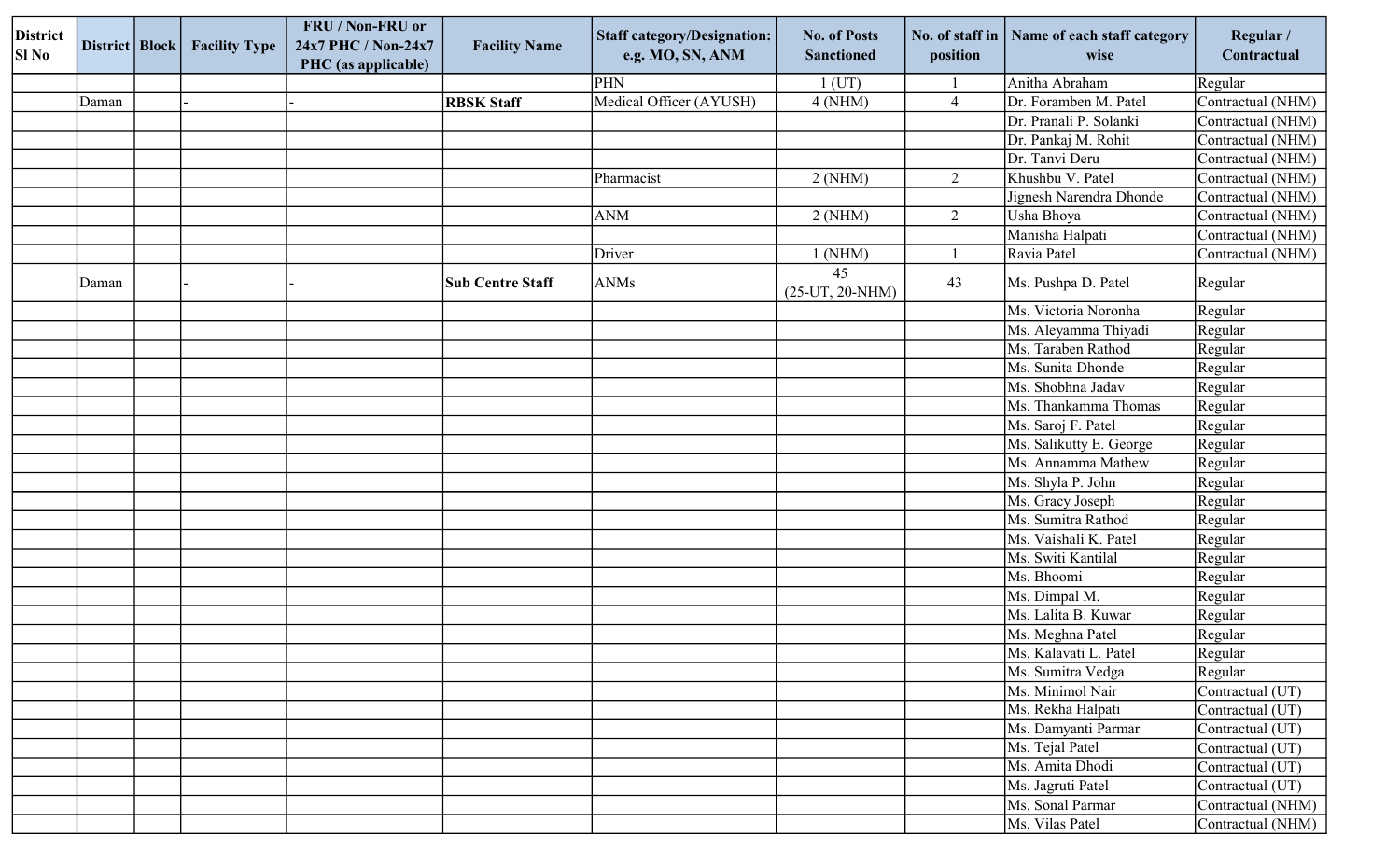| <b>District</b><br>SI No | District   Block | <b>Facility Type</b>                                            | FRU / Non-FRU or<br>24x7 PHC / Non-24x7<br>PHC (as applicable) | <b>Facility Name</b>                                                | <b>Staff category/Designation:</b><br>e.g. MO, SN, ANM | <b>No. of Posts</b><br><b>Sanctioned</b> | No. of staff in<br>position | Name of each staff category<br>wise | Regular /<br>Contractual |
|--------------------------|------------------|-----------------------------------------------------------------|----------------------------------------------------------------|---------------------------------------------------------------------|--------------------------------------------------------|------------------------------------------|-----------------------------|-------------------------------------|--------------------------|
|                          |                  |                                                                 |                                                                |                                                                     |                                                        |                                          |                             | Ms. Priti Chauhan                   | Contractual (NHM)        |
|                          |                  |                                                                 |                                                                |                                                                     |                                                        |                                          |                             | Ms. Pratiksha Patel                 | Contractual (NHM)        |
|                          |                  |                                                                 |                                                                |                                                                     |                                                        |                                          |                             | Ms. Jasoda Kamat                    | Contractual (NHM)        |
|                          |                  |                                                                 |                                                                |                                                                     |                                                        |                                          |                             | Ms. Sujal Patel                     | Contractual (NHM)        |
|                          |                  |                                                                 |                                                                |                                                                     |                                                        |                                          |                             | Ms. Pinkal Sapkal                   | Contractual (NHM)        |
|                          |                  |                                                                 |                                                                |                                                                     |                                                        |                                          |                             | Ms. Aruna Patel                     | Contractual (NHM)        |
|                          |                  |                                                                 |                                                                |                                                                     |                                                        |                                          |                             | Ms. Heena Dhodi                     | Contractual (NHM)        |
|                          |                  |                                                                 |                                                                |                                                                     |                                                        |                                          |                             | Ms. Maheshri Charaniya              | Contractual (NHM)        |
|                          |                  |                                                                 |                                                                |                                                                     |                                                        |                                          |                             | Ms. Yukti Solanki                   | Contractual (NHM)        |
|                          |                  |                                                                 |                                                                |                                                                     |                                                        |                                          |                             | Ms. Asha Varli                      | Contractual (NHM)        |
|                          |                  |                                                                 |                                                                |                                                                     |                                                        |                                          |                             | Ms. Daya Yadav                      | Contractual (NHM)        |
|                          |                  |                                                                 |                                                                |                                                                     |                                                        |                                          |                             | Ms. Asmita Halpati                  | Contractual (NHM)        |
|                          |                  |                                                                 |                                                                |                                                                     |                                                        |                                          |                             | Ms. Viputi Patel                    | Contractual (NHM)        |
|                          |                  |                                                                 |                                                                |                                                                     |                                                        |                                          |                             | Ms. Darshana Patel                  | Contractual (NHM)        |
|                          |                  |                                                                 |                                                                |                                                                     |                                                        |                                          |                             | Ms. Nikita Dhodi                    | Contractual (NHM)        |
|                          |                  |                                                                 |                                                                |                                                                     |                                                        |                                          |                             | Ms. Mayuri Halpati                  | Contractual (NHM)        |
|                          |                  |                                                                 |                                                                |                                                                     |                                                        |                                          |                             | Ms. Rushanti Mishal                 | Contractual (NHM)        |
|                          |                  |                                                                 |                                                                |                                                                     |                                                        |                                          |                             | Ms. Mukti Patel                     | Contractual (NHM)        |
|                          |                  | <b>Service</b><br><b>Delivery Staff-</b><br>Other<br>programmes |                                                                | Service Delivery Staff   Medical Officer<br><b>Other programmes</b> |                                                        | 1 (NHM-RNTCP)                            | $\mathbf{1}$                | Dr. Rizwan Vaigamiya                | Contractual (NHM)        |
|                          |                  |                                                                 |                                                                |                                                                     | Microbiologist                                         | 1 (NHM-IDSP)                             |                             | Ms. Garima Jeswal                   | Contractual (NHM)        |
|                          |                  |                                                                 |                                                                |                                                                     | Pharmacist                                             | (NHM-RNTCP)                              |                             | Ms. Unnati Patel                    | Contractual (NHM)        |
|                          |                  |                                                                 |                                                                |                                                                     | Dental Hygienist                                       | 1 (NHM-NOHP)                             |                             | Dr. Jagruti Patel                   | Contractual (NHM)        |
|                          |                  |                                                                 |                                                                |                                                                     | Laboratory Technician                                  | 1 (NHM-RNTCP)                            |                             | Ms. Tejaswini Ingawale              | Contractual (NHM)        |
|                          |                  |                                                                 |                                                                |                                                                     | Ophthalmic Asst.                                       | 1 (NHM-NPCB)                             | $\boldsymbol{0}$            |                                     |                          |
|                          |                  | Programme<br><b>Managerment</b><br><b>Staff</b>                 |                                                                | Programme<br><b>Management Staff</b>                                |                                                        |                                          |                             |                                     |                          |
|                          |                  |                                                                 |                                                                | <b>State Programme</b><br><b>Management Staff</b>                   |                                                        |                                          |                             |                                     |                          |
|                          |                  |                                                                 |                                                                |                                                                     | State Programme Manager                                |                                          | $\boldsymbol{0}$            |                                     |                          |
|                          |                  |                                                                 |                                                                |                                                                     | <b>State Finance Manager</b>                           |                                          |                             | Mr. Vipul Rohit                     | Contractual (NHM)        |
|                          |                  |                                                                 |                                                                |                                                                     | QA Consultant                                          |                                          |                             | Ms. Hetal Jadav                     | Contractual (NHM)        |
|                          |                  |                                                                 |                                                                |                                                                     | Accountant                                             |                                          |                             | Mr. Pratik Pandya                   | Contractual (NHM)        |
|                          |                  |                                                                 |                                                                |                                                                     | Data Entry Operator                                    | 5                                        | 5                           | Ms. Nimisha Gouswami                | Contractual (NHM)        |
|                          |                  |                                                                 |                                                                |                                                                     |                                                        |                                          |                             | Ms. Rabiya Shekh                    | Contractual (NHM)        |
|                          |                  |                                                                 |                                                                |                                                                     |                                                        |                                          |                             | Ms. Anita Patel                     | Contractual (NHM)        |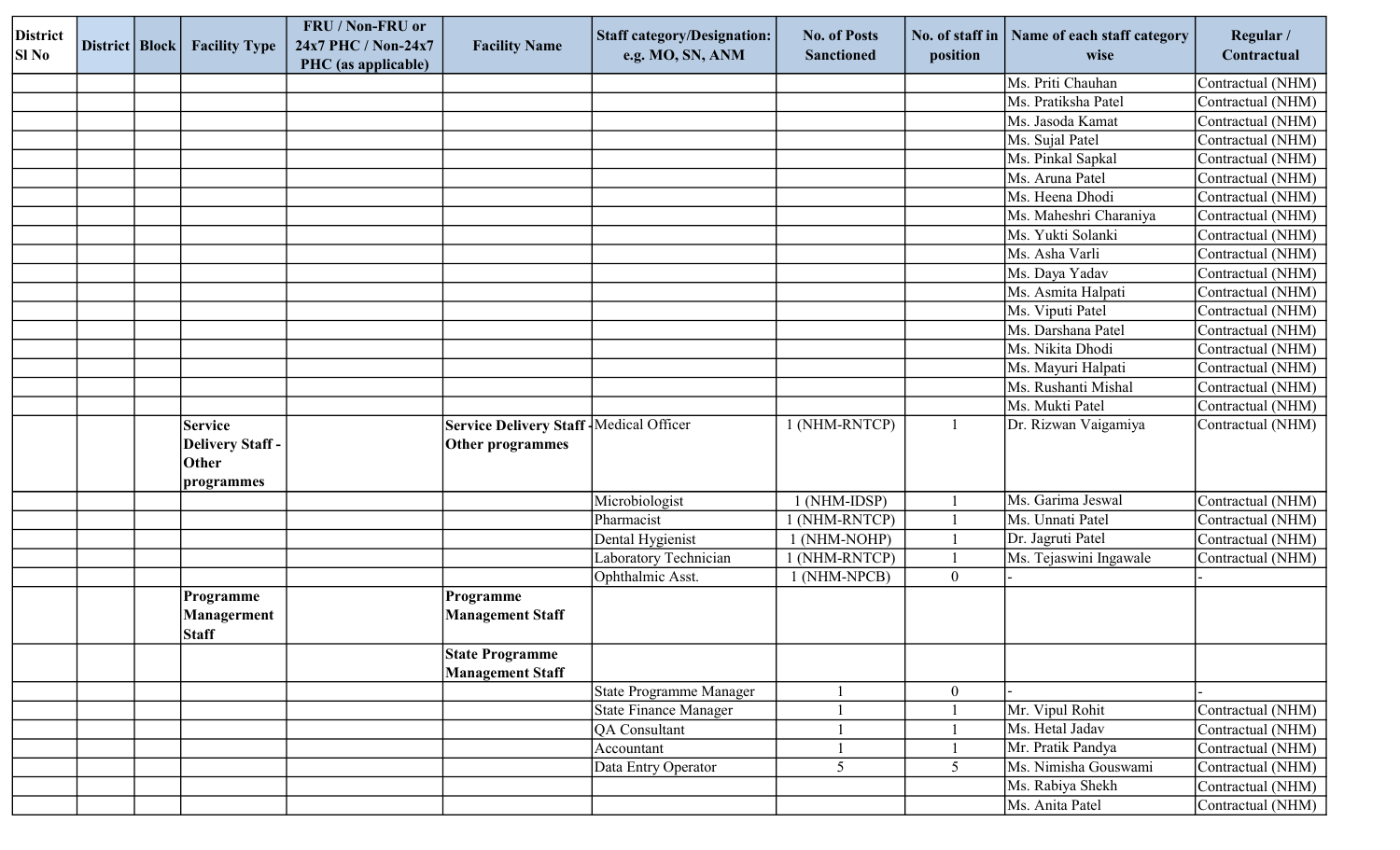| <b>District</b> | District   Block | <b>Facility Type</b> | FRU / Non-FRU or<br>24x7 PHC / Non-24x7 | <b>Facility Name</b>      | <b>Staff category/Designation:</b> | <b>No. of Posts</b> | No. of staff in  | Name of each staff category | Regular /         |
|-----------------|------------------|----------------------|-----------------------------------------|---------------------------|------------------------------------|---------------------|------------------|-----------------------------|-------------------|
| <b>SI No</b>    |                  |                      | PHC (as applicable)                     |                           | e.g. MO, SN, ANM                   | <b>Sanctioned</b>   | position         | wise                        | Contractual       |
|                 |                  |                      |                                         |                           |                                    |                     |                  | Ms. Amruta Haresh           | Contractual (NHM) |
|                 |                  |                      |                                         |                           |                                    |                     |                  | Ms. Falguni Rana            | Contractual (NHM) |
|                 |                  |                      |                                         | <b>District Programme</b> |                                    |                     |                  |                             |                   |
|                 |                  |                      |                                         | <b>Management Staff</b>   |                                    |                     |                  |                             |                   |
|                 |                  |                      |                                         |                           | District Programme Manager         |                     |                  | Ms. Himani Shah             | Contractual (NHM) |
|                 |                  |                      |                                         |                           | District M&E Officer               |                     |                  | Ms. Shahin Mithani          | Contractual (NHM) |
|                 |                  |                      |                                         |                           | <b>Consultant Programme</b>        |                     |                  |                             | Contractual (NHM) |
|                 |                  |                      |                                         |                           | Officer (RKSK)                     |                     |                  | Dr. Bhavesh Baraiya         |                   |
|                 |                  |                      |                                         |                           | Accountant                         | 4                   | $\overline{3}$   | Ms. Riddhi Tandel           | Contractual (NHM) |
|                 |                  |                      |                                         |                           |                                    |                     |                  | Mr. Rakesh Bhandari         | Contractual (NHM) |
|                 |                  |                      |                                         |                           |                                    |                     |                  | Mr. Umesh Vankar            | Contractual (NHM) |
|                 |                  |                      |                                         |                           | Data Entry Operator                | $\overline{2}$      |                  | Mr. Amit Patel              | Contractual (NHM) |
|                 |                  |                      |                                         |                           | Attendant                          | $\overline{2}$      |                  | Ms. Bhavna Tandel           | Contractual (NHM) |
|                 |                  |                      |                                         | <b>NPCDCS Staff</b>       |                                    |                     |                  |                             |                   |
|                 |                  |                      |                                         |                           | Epidemiologist / Public            |                     |                  |                             | Contractual (NHM) |
|                 |                  |                      |                                         |                           | Health Specialist                  |                     |                  | Dr. Trushar Parmar          |                   |
|                 |                  |                      |                                         | <b>PNDT Staff</b>         |                                    |                     |                  |                             |                   |
|                 |                  |                      |                                         |                           | Programme Officer PNDT             |                     |                  | Dr. Richa Jog               | Contractual (NHM) |
|                 |                  |                      |                                         | <b>MCTS</b> Staff         |                                    |                     |                  |                             |                   |
|                 |                  |                      |                                         |                           | Telephone Operator                 |                     |                  | Ms. Reema Mahexa            | Contractual (NHM) |
|                 |                  |                      |                                         | <b>RI</b> Staff           |                                    |                     |                  |                             |                   |
|                 |                  |                      |                                         |                           | State Computer Asst.               |                     | $\boldsymbol{0}$ |                             |                   |
|                 |                  |                      |                                         |                           | Logistic Manager cum Store         |                     |                  |                             | Contractual (NHM) |
|                 |                  |                      |                                         |                           | Keeper                             |                     |                  | Ms. Vrushali Gajre          |                   |
|                 |                  |                      |                                         | 102 Staff                 |                                    |                     |                  |                             |                   |
|                 |                  |                      |                                         |                           | Driver                             | $\tau$              | $\overline{7}$   | Mr. Kantai Mitna            | Contractual (NHM) |
|                 |                  |                      |                                         |                           |                                    |                     |                  | Mr. Kaushik Patel           | Contractual (NHM) |
|                 |                  |                      |                                         |                           |                                    |                     |                  | Mr. Manish Patel            | Contractual (NHM) |
|                 |                  |                      |                                         |                           |                                    |                     |                  | Mr. Jitendra Raut           | Contractual (NHM) |
|                 |                  |                      |                                         |                           |                                    |                     |                  | Mr. Ashok Ramubhai          | Contractual (NHM) |
|                 |                  |                      |                                         |                           |                                    |                     |                  | Mr. Umesh Dhodi             | Contractual (NHM) |
|                 |                  |                      |                                         |                           |                                    |                     |                  | Mr. Kaushik Halpati         | Contractual (NHM) |
|                 |                  |                      |                                         |                           | Attendant                          | $\overline{2}$      |                  | Ms. Fatima Albuqureque      |                   |
|                 |                  |                      |                                         | <b>IDSP</b> Staff         |                                    |                     |                  |                             |                   |
|                 |                  |                      |                                         |                           | District Epidemiologist            |                     |                  | Mr. Prashant Tiwari         | Contractual (NHM) |
|                 |                  |                      |                                         |                           | <b>State Consultant Training</b>   |                     |                  | Dr. Sushodh Bhadange        | Contractual (NHM) |
|                 |                  |                      |                                         |                           | State Entomologist                 |                     |                  | Mr. Dipak Deore             | Contractual (NHM) |
|                 |                  |                      |                                         |                           | State Consultant Finance           |                     |                  | Mr. Heman Chauhan           | Contractual (NHM) |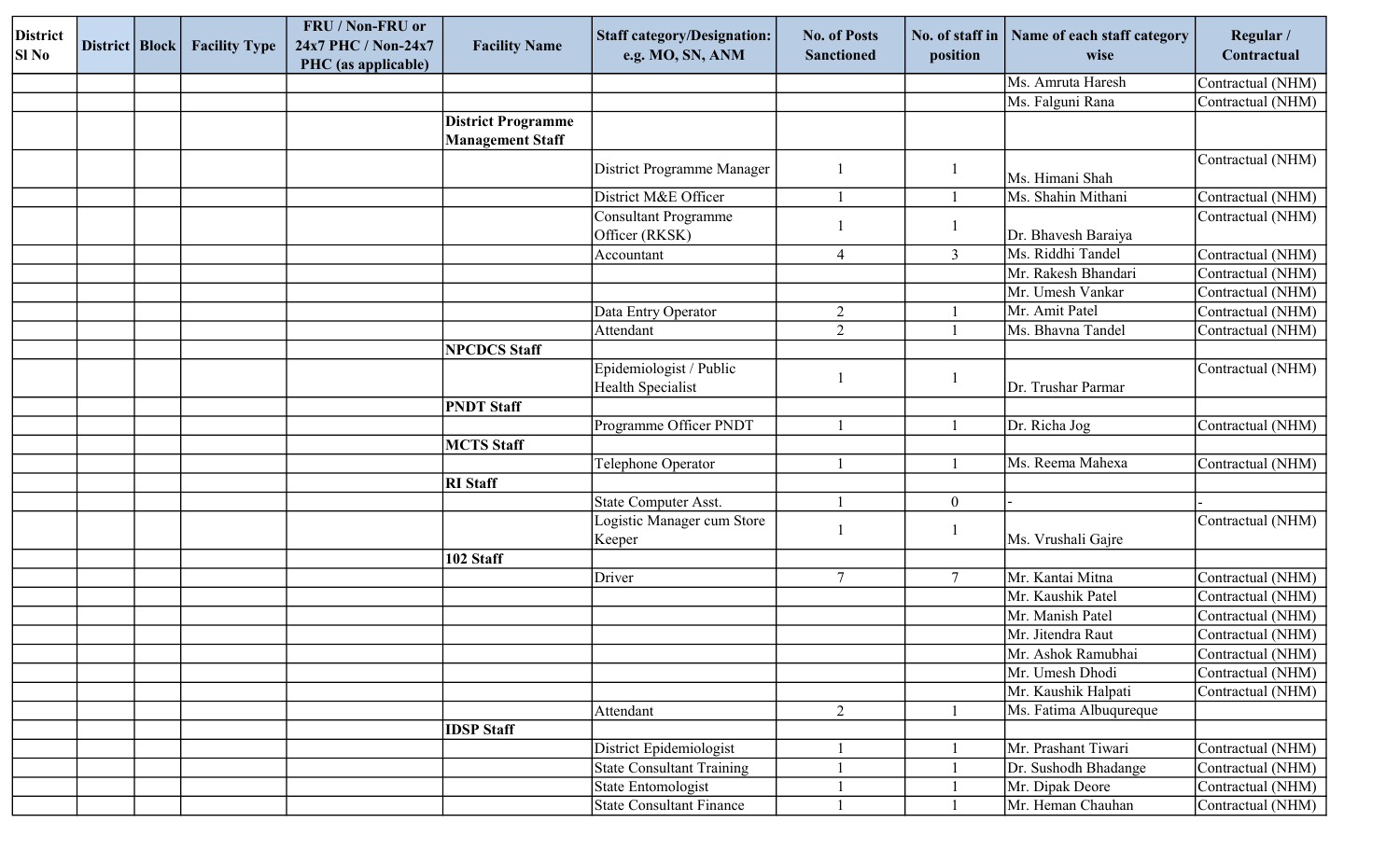| <b>District</b><br><b>SI No</b> | District   Block | <b>Facility Type</b>        | FRU / Non-FRU or<br>24x7 PHC / Non-24x7<br>PHC (as applicable) | <b>Facility Name</b>                           | <b>Staff category/Designation:</b><br>e.g. MO, SN, ANM | <b>No. of Posts</b><br><b>Sanctioned</b> | No. of staff in<br>position | Name of each staff category<br>wise | Regular /<br>Contractual |
|---------------------------------|------------------|-----------------------------|----------------------------------------------------------------|------------------------------------------------|--------------------------------------------------------|------------------------------------------|-----------------------------|-------------------------------------|--------------------------|
|                                 |                  |                             |                                                                |                                                | State Data Manager                                     |                                          |                             | Mr. Anurag Srivastava               | Contractual (NHM)        |
|                                 |                  |                             |                                                                |                                                | Data Entry Operator                                    |                                          |                             | Ms. Bhakti Pema                     | Contractual (NHM)        |
|                                 |                  |                             |                                                                | <b>NVBDCP Staff</b>                            |                                                        |                                          |                             |                                     |                          |
|                                 |                  |                             |                                                                |                                                | <b>State VBD Consultant</b>                            |                                          |                             | Mr. Vishal Dhameliya                | Contractual (NHM)        |
|                                 |                  |                             |                                                                | <b>NLEP Staff</b>                              |                                                        |                                          |                             |                                     |                          |
|                                 |                  |                             |                                                                |                                                | Accountant                                             |                                          |                             | Mr. Utpal Patel                     | Contractual (NHM)        |
|                                 |                  |                             |                                                                |                                                | Data Entry Operator                                    |                                          | $\overline{0}$              |                                     |                          |
|                                 |                  |                             |                                                                |                                                | Driver                                                 |                                          |                             | Mr. Mahendra Patel                  | Contractual (NHM)        |
|                                 |                  |                             |                                                                | <b>RNTCP Staff</b>                             |                                                        |                                          |                             |                                     |                          |
|                                 |                  |                             |                                                                |                                                | Asst. Programme Officer                                |                                          |                             | Dr. Sonal Agrawal                   | Contractual (NHM)        |
|                                 |                  |                             |                                                                |                                                | Sr. DOT Plus Supervisor                                |                                          | $\overline{0}$              |                                     |                          |
|                                 |                  |                             |                                                                |                                                | Sr. Treatment Supervisor                               |                                          |                             | Ms. Indu Bagda                      | Contractual (NHM)        |
|                                 |                  |                             |                                                                |                                                | Sr. Treatment Lab.                                     |                                          |                             |                                     | Contractual (NHM)        |
|                                 |                  |                             |                                                                |                                                | Supervisor                                             |                                          |                             | Ms. Tanvi Charaniya                 |                          |
|                                 |                  |                             |                                                                |                                                | <b>TB</b> Health Visitor                               |                                          | $\overline{0}$              |                                     |                          |
|                                 |                  |                             |                                                                |                                                | Accountant                                             |                                          |                             | Mr. Sandeep Patel                   | Contractual (NHM)        |
|                                 |                  |                             |                                                                |                                                | Data Entry Operator                                    |                                          |                             | Mr. Azhar Adam                      | Contractual (NHM)        |
|                                 |                  |                             |                                                                | <b>Health &amp; Wellness</b><br><b>Centres</b> | Medical Officer (AYUSH)                                | 5                                        | 5                           | Dr. Sumerabanu Meman                | Contractual (NHM)        |
|                                 |                  |                             |                                                                |                                                |                                                        |                                          |                             | Dr. Mohnish More                    | Contractual (NHM)        |
|                                 |                  |                             |                                                                |                                                |                                                        |                                          |                             | Dr. Vrushali Hatkar                 | Contractual (NHM)        |
|                                 |                  |                             |                                                                |                                                |                                                        |                                          |                             | Dr. Zalak Sutariya                  | Contractual (NHM)        |
|                                 |                  |                             |                                                                |                                                |                                                        |                                          |                             | Dr. Ashish Kamalia                  | Contractual (NHM)        |
|                                 |                  |                             |                                                                |                                                |                                                        |                                          |                             |                                     |                          |
|                                 | $2$ Diu          | <b>District</b><br>Hospital | <b>FRU</b>                                                     | Govt. Hospital, Diu                            |                                                        | $1$ (UT)                                 |                             | Dr. Sanjay Verma                    | Regular                  |
|                                 |                  |                             |                                                                |                                                | Senior Surgeon                                         | $1$ (UT)                                 |                             | Dr. Ajay Sharma                     | Regular                  |
|                                 |                  |                             |                                                                |                                                | Junior Anesthetist                                     | $1$ (NHM)                                |                             | Dr. Chetna Deshpande                | Contractual (NHM)        |
|                                 |                  |                             |                                                                |                                                | Gynecologist                                           | 1(NHM)                                   | $\boldsymbol{0}$            |                                     |                          |
|                                 |                  |                             |                                                                |                                                | Pediatrician                                           | 1 (NHM)                                  |                             | Dr. Kaushik Parikh                  | Contractual (NHM)        |
|                                 |                  |                             |                                                                |                                                | Physician                                              | 6<br>(UT-4, NHM-2)                       | 6                           | Dr. K.Y.Sultan                      | Regular                  |
|                                 |                  |                             |                                                                |                                                | Medical Officers                                       |                                          |                             | Dr. Sandip Jethwa                   | Contractual (UT)         |
|                                 |                  |                             |                                                                |                                                |                                                        |                                          |                             | Dr. Mahesh D. Baraiya               | Contractual (UT)         |
|                                 |                  |                             |                                                                |                                                |                                                        |                                          |                             | Dr. Pradip Solanki                  | Contractual (NHM)        |
|                                 |                  |                             |                                                                |                                                |                                                        |                                          |                             | Dr. Anuja Vaghela                   | Contractual (UT)         |
|                                 |                  |                             |                                                                |                                                |                                                        |                                          |                             | Dr. Radha Shah                      | Contractual (NHM)        |
|                                 |                  |                             |                                                                |                                                |                                                        | $1$ (UT)                                 |                             | Shri Harshad O. Chauhan             | Regular                  |
|                                 |                  |                             |                                                                |                                                | Physiotherapist                                        | 3 <sup>7</sup>                           | $\overline{3}$              | Maria Elena Almeida                 | Regular                  |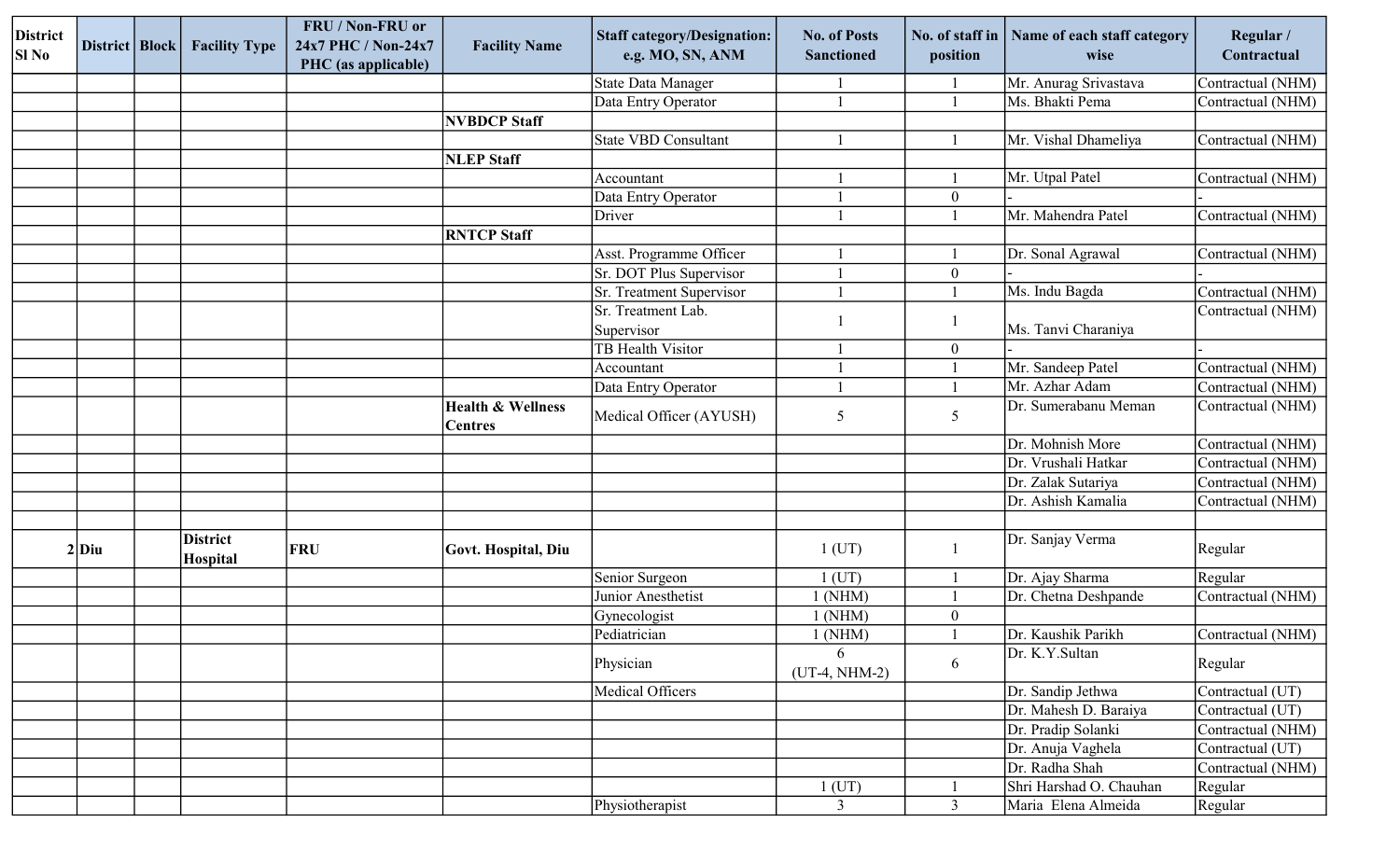| <b>District</b><br>SI No | District   Block | <b>Facility Type</b> | FRU / Non-FRU or<br>24x7 PHC / Non-24x7<br>PHC (as applicable) | <b>Facility Name</b> | <b>Staff category/Designation:</b><br>e.g. MO, SN, ANM | <b>No. of Posts</b><br><b>Sanctioned</b> | No. of staff in<br>position | Name of each staff category<br>wise | Regular /<br>Contractual          |
|--------------------------|------------------|----------------------|----------------------------------------------------------------|----------------------|--------------------------------------------------------|------------------------------------------|-----------------------------|-------------------------------------|-----------------------------------|
|                          |                  |                      |                                                                |                      | <b>Ward Sister</b>                                     |                                          |                             | Hansha Rathod                       | Regular (Working at<br>PHC Daman) |
|                          |                  |                      |                                                                |                      |                                                        |                                          |                             | Bhavyesh. Vaja                      | Regular                           |
|                          |                  |                      |                                                                |                      |                                                        | 23<br>$(UT-15, NHM-8)$                   | 22                          | Smt Pandya Bharti H.                | Regular                           |
|                          |                  |                      |                                                                |                      | Staff Nurse                                            |                                          |                             | Smt. Makodiya Heena P.              | Regular                           |
|                          |                  |                      |                                                                |                      |                                                        |                                          |                             | Kum. Goswami Varsha S.              | Regular                           |
|                          |                  |                      |                                                                |                      |                                                        |                                          |                             | Smt. Dhapa Rasila Deva              | Regular                           |
|                          |                  |                      |                                                                |                      |                                                        |                                          |                             | Smt. Anuradha N. Kotiya             | Contractual (UT)                  |
|                          |                  |                      |                                                                |                      |                                                        |                                          |                             | Shri Pappu Lal Meena                | Contractual (UT)                  |
|                          |                  |                      |                                                                |                      |                                                        |                                          |                             | Vacant                              | Contractual (UT)                  |
|                          |                  |                      |                                                                |                      |                                                        |                                          |                             | Smt. Neetaben K. Vala               | Contractual (UT)                  |
|                          |                  |                      |                                                                |                      |                                                        |                                          |                             | Smt. Sejal B. Solanki               | Contractual (UT)                  |
|                          |                  |                      |                                                                |                      |                                                        |                                          |                             | Shri Susheel Parjpati               | Contractual (UT)                  |
|                          |                  |                      |                                                                |                      |                                                        |                                          |                             | Kum. Ansuyaben K. Solanki           | Contractual (UT)                  |
|                          |                  |                      |                                                                |                      |                                                        |                                          |                             | Rajiyabanu Mansoori                 | Contractual (NHM)                 |
|                          |                  |                      |                                                                |                      |                                                        |                                          |                             | Maniben Vaja                        | Contractual (NHM)                 |
|                          |                  |                      |                                                                |                      |                                                        |                                          |                             | Salim S. Vadaliya                   | Contractual (NHM)                 |
|                          |                  |                      |                                                                |                      |                                                        |                                          |                             | Dolly Solanki                       | Contractual (NHM)                 |
|                          |                  |                      |                                                                |                      |                                                        |                                          |                             | Bhandari Dharmishtha S.             | Contractual (NHM)                 |
|                          |                  |                      |                                                                |                      |                                                        |                                          |                             | Zala Lalita Balubhai                | Contractual (NHM)                 |
|                          |                  |                      |                                                                |                      |                                                        |                                          |                             | Karishma Charaniya                  | Contractual (NHM)                 |
|                          |                  |                      |                                                                |                      |                                                        |                                          |                             | Pal Durba                           | Contractual (NHM)                 |
|                          |                  |                      |                                                                |                      |                                                        |                                          |                             | Priti Adhiyol                       | Contractual (UT)                  |
|                          |                  |                      |                                                                |                      |                                                        |                                          |                             | Sandeep Solanki                     | Contractual (UT)                  |
|                          |                  |                      |                                                                |                      |                                                        |                                          |                             | Bhagyashri Charaniya                | Contractual (UT)                  |
|                          |                  |                      |                                                                |                      |                                                        |                                          |                             | Chetna Solanki                      | Contractual (UT)                  |
|                          |                  |                      |                                                                |                      |                                                        | $1$ (UT)                                 |                             | Shayam Jadav                        | Regular                           |
|                          |                  |                      |                                                                |                      | UDC                                                    | $1$ (UT)                                 |                             | Vasant Vala                         | Regular                           |
|                          |                  |                      |                                                                |                      | LDC                                                    | $1$ (UT)                                 |                             | Ismail Munzavar                     | Regular                           |
|                          |                  |                      |                                                                |                      | LDC                                                    | $\overline{2}$<br>$(1-UT, 1-NHM)$        | $\sqrt{2}$                  | Shri Mahesh K. Solanki              | Regular                           |
|                          |                  |                      |                                                                |                      | Pharmacist                                             |                                          |                             | Babaria Abhishek                    | Contractual (NHM)                 |
|                          |                  |                      |                                                                |                      |                                                        | $\mathfrak{Z}$<br>$(2-UT, 1-NHM)$        | $\overline{2}$              | Hitesh K. Bamania                   | Regular                           |
|                          |                  |                      |                                                                |                      | Laboratory Technician                                  |                                          |                             | Kalpesh Parmar                      | Contractual (NHM)                 |
|                          |                  |                      |                                                                |                      |                                                        | $1$ (NHM)                                |                             | Anil M. Patil                       | Contractual (NHM)                 |
|                          |                  |                      |                                                                |                      | Radiographer                                           | $1$ (UT)                                 |                             | Shri Sopan N. Sonawane              | Regular                           |
|                          |                  |                      |                                                                |                      | X-Ray Technician                                       |                                          |                             |                                     |                                   |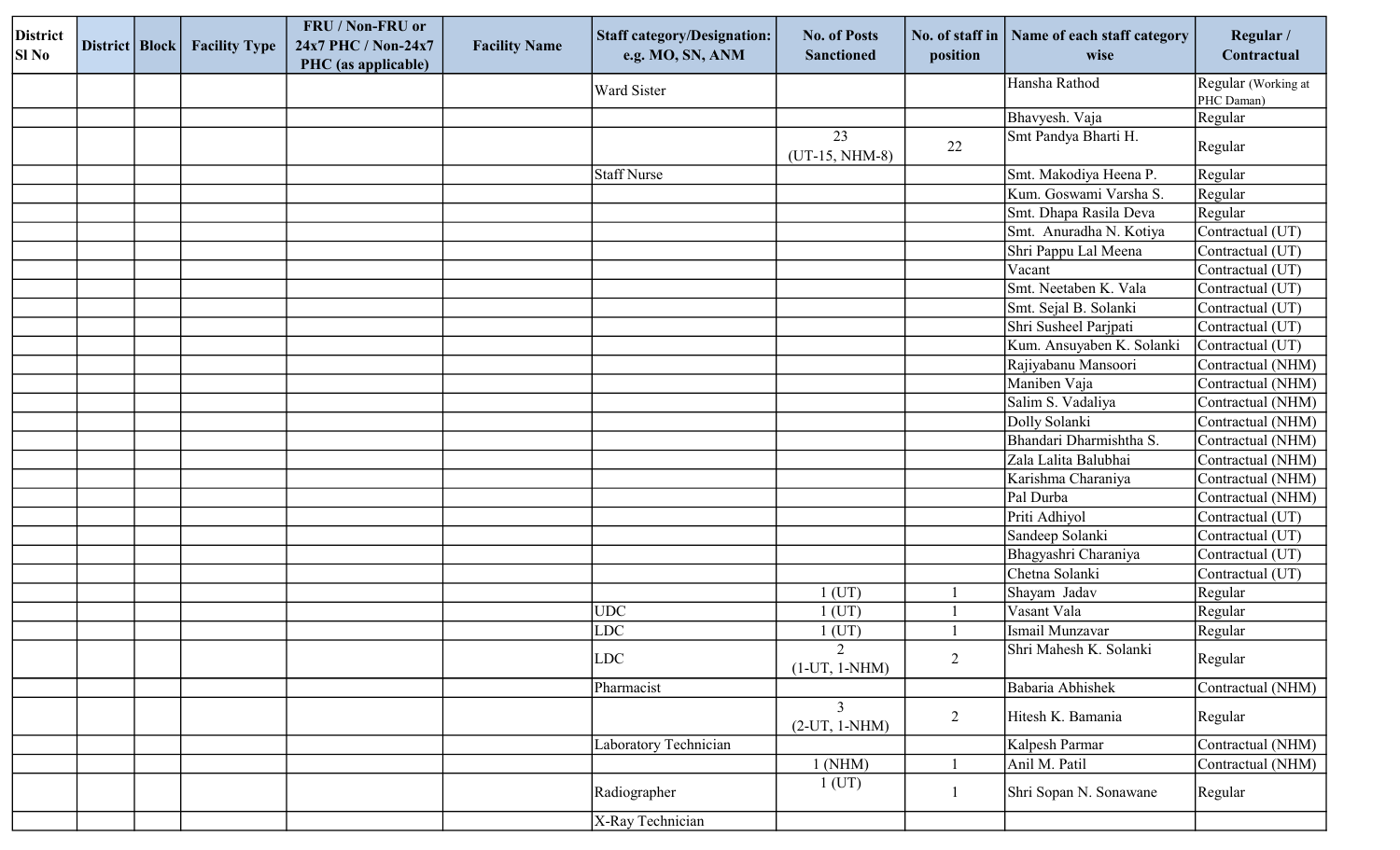| <b>District</b><br>SI No | District   Block | <b>Facility Type</b>                                                   | FRU / Non-FRU or<br>24x7 PHC / Non-24x7<br>PHC (as applicable) | <b>Facility Name</b>                                                                       | <b>Staff category/Designation:</b><br>e.g. MO, SN, ANM | <b>No. of Posts</b><br><b>Sanctioned</b> | No. of staff in<br>position | Name of each staff category<br>wise | Regular /<br>Contractual |
|--------------------------|------------------|------------------------------------------------------------------------|----------------------------------------------------------------|--------------------------------------------------------------------------------------------|--------------------------------------------------------|------------------------------------------|-----------------------------|-------------------------------------|--------------------------|
|                          |                  |                                                                        |                                                                |                                                                                            | Support Staff                                          | $1$ (UT)                                 | $\boldsymbol{0}$            |                                     |                          |
|                          |                  |                                                                        |                                                                |                                                                                            | (i) <b>MTS</b>                                         | 1 (NHM)                                  |                             | Geeta L. Pandya                     | Contractual (NHM)        |
|                          |                  | <b>Community</b><br>Health Centre /<br>Primary<br><b>Health Centre</b> | FRU / 24x7 PHC                                                 | <b>Community Health</b><br>Centre, Ghoghla /<br><b>Primary Health</b><br>Centre, Vanakbara | ii) Registration Clerk                                 | $1$ (UT)                                 | $\boldsymbol{0}$            |                                     | Vacant                   |
|                          |                  |                                                                        |                                                                |                                                                                            | Medical Officer / Health<br>Officer                    | $1$ (UT)                                 | $\boldsymbol{0}$            |                                     | Vacant                   |
|                          |                  |                                                                        |                                                                |                                                                                            | Medical Officer / Dy.<br>Director                      | $1$ (NHM)                                | -1                          | Dr. M. S. Mahajan                   | Contractual (NHM)        |
|                          |                  |                                                                        |                                                                |                                                                                            | Gynecologist                                           | $1$ (NHM)                                | $\mathbf{0}$                |                                     |                          |
|                          |                  |                                                                        |                                                                |                                                                                            | Pediatrician                                           | $1$ (NHM)                                |                             | Dr. B.T. Jethwa                     | Contractual (NHM)        |
|                          |                  |                                                                        |                                                                |                                                                                            | Anesthetist                                            | 1 (NHM)                                  |                             | Dr. Trilok Nimawat                  | Contractual (NHM)        |
|                          |                  |                                                                        |                                                                |                                                                                            | General Surgeon                                        | 1 (NHM)                                  | $\boldsymbol{0}$            | Vacant                              | Contractual (NHM)        |
|                          |                  |                                                                        |                                                                |                                                                                            | OPHTHALMIC SURGEON                                     | 6<br>$(4-UT, 2-NHM)$                     | 5                           | Vacant                              | Regular                  |
|                          |                  |                                                                        |                                                                |                                                                                            | Medical Officer                                        |                                          |                             | Dr. S. S. Sahoo                     | Regular                  |
|                          |                  |                                                                        |                                                                |                                                                                            |                                                        |                                          |                             | Dr. D.K. Bamaniya                   | Regular                  |
|                          |                  |                                                                        |                                                                |                                                                                            |                                                        |                                          |                             | Dr. Ulash Chauhan                   | Contractual (UT)         |
|                          |                  |                                                                        |                                                                |                                                                                            |                                                        |                                          |                             | Dr. Neelam Kachot                   | Contractual (NHM)        |
|                          |                  |                                                                        |                                                                |                                                                                            |                                                        |                                          |                             | Dr. Sneh Pradhan                    | Contractual (NHM)        |
|                          |                  |                                                                        |                                                                |                                                                                            |                                                        | $1$ (UT)                                 |                             | Dr. Sahista Jilani                  | Regular                  |
|                          |                  |                                                                        |                                                                |                                                                                            | Rural Medical Officer                                  | $2$ (UT)                                 |                             | Dr. Brijesh Jogpal                  | Regular                  |
|                          |                  |                                                                        |                                                                |                                                                                            | Dentist                                                | 16<br>$(9-UT, 7-NHM)$                    | 14                          | Vacant                              | Contractual (UT)         |
|                          |                  |                                                                        |                                                                |                                                                                            | <b>Staff Nurse</b>                                     |                                          |                             | Jaya rathod                         | Contractual (UT)         |
|                          |                  |                                                                        |                                                                |                                                                                            |                                                        |                                          |                             | Varsha desai                        | Contractual (UT)         |
|                          |                  |                                                                        |                                                                |                                                                                            |                                                        |                                          |                             | Manish solanki                      | Contractual (UT)         |
|                          |                  |                                                                        |                                                                |                                                                                            |                                                        |                                          |                             | Chudasama Kinnari                   | Contractual (UT)         |
|                          |                  |                                                                        |                                                                |                                                                                            |                                                        |                                          |                             | Monika Fulbaria                     | Contractual (NHM)        |
|                          |                  |                                                                        |                                                                |                                                                                            |                                                        |                                          |                             | Sangeeta Rathod                     | Contractual (NHM)        |
|                          |                  |                                                                        |                                                                |                                                                                            |                                                        |                                          |                             | Jaya Gohil                          | Contractual (NHM)        |
|                          |                  |                                                                        |                                                                |                                                                                            |                                                        |                                          |                             | Yashvanti Vaishya                   | Contractual (UT)         |
|                          |                  |                                                                        |                                                                |                                                                                            |                                                        |                                          |                             | Rashwanti K. Charaniya              | Contractual (NHM)        |
|                          |                  |                                                                        |                                                                |                                                                                            |                                                        |                                          |                             | Arti Bamania                        | Contractual (NHM)        |
|                          |                  |                                                                        |                                                                |                                                                                            |                                                        |                                          |                             | Beena Bamaniya                      | Contractual (UT)         |
|                          |                  |                                                                        |                                                                |                                                                                            |                                                        |                                          |                             | Jigna Jethwa                        | Contractual (NHM)        |
|                          |                  |                                                                        |                                                                |                                                                                            |                                                        |                                          |                             | Neha R. Solanki                     | Contractual (NHM)        |
|                          |                  |                                                                        |                                                                |                                                                                            |                                                        |                                          |                             | Neha H. Solanki                     | Contractual (UT)         |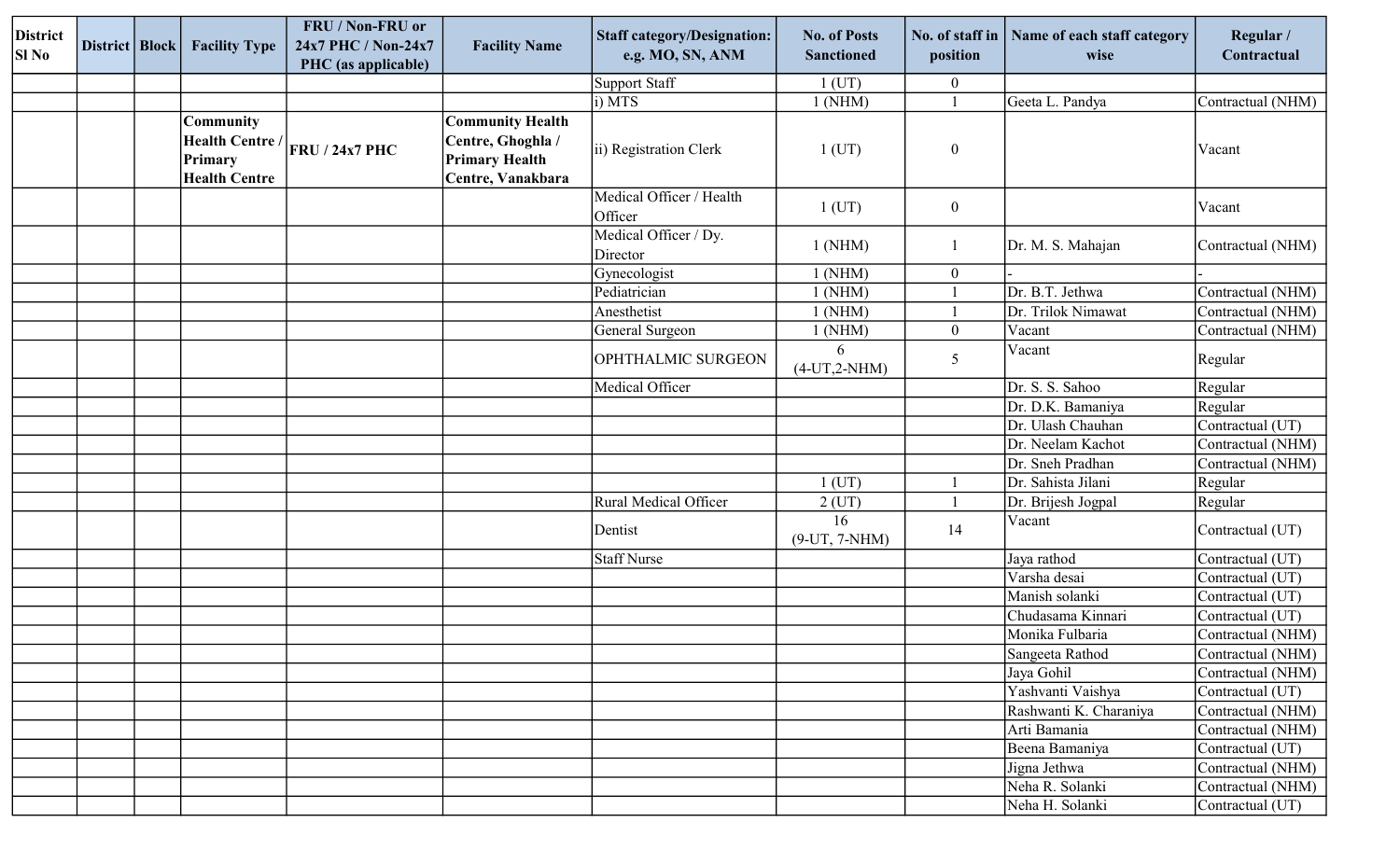| <b>District</b><br><b>SI No</b> | District   Block | <b>Facility Type</b> | FRU / Non-FRU or<br>24x7 PHC / Non-24x7<br>PHC (as applicable) | <b>Facility Name</b> | <b>Staff category/Designation:</b><br>e.g. MO, SN, ANM | <b>No. of Posts</b><br><b>Sanctioned</b> | No. of staff in<br>position | Name of each staff category<br>wise | Regular /<br>Contractual               |
|---------------------------------|------------------|----------------------|----------------------------------------------------------------|----------------------|--------------------------------------------------------|------------------------------------------|-----------------------------|-------------------------------------|----------------------------------------|
|                                 |                  |                      |                                                                |                      |                                                        |                                          |                             | Kamlesh Damaniya                    | Contractual (UT)                       |
|                                 |                  |                      |                                                                |                      |                                                        | $1$ (UT)                                 |                             | Karshan L.Vala                      | Regular                                |
|                                 |                  |                      |                                                                |                      | Senitary Insp.                                         | $1$ (UT)                                 |                             | Nanji B. Bamania                    | Regular                                |
|                                 |                  |                      |                                                                |                      | Filaria Insp.                                          | $1$ (UT)                                 |                             | Vaccant                             | Regular                                |
|                                 |                  |                      |                                                                |                      | Malaria Insp.                                          | $1$ (UT)                                 |                             | Vansat P. Solanki                   | Regular                                |
|                                 |                  |                      |                                                                |                      | Health Asst.                                           | $1$ (UT)                                 |                             | Amurtlal Ramji                      | Regular                                |
|                                 |                  |                      |                                                                |                      | Insect Coll.                                           | $2$ (UT)                                 | $\overline{2}$              | Mahendra Narotam                    | Regular                                |
|                                 |                  |                      |                                                                |                      | <b>SFW</b>                                             |                                          |                             | Arun Pandya                         | Regular                                |
|                                 |                  |                      |                                                                |                      |                                                        | $1$ (UT)                                 |                             | Manjula Rathod                      | Regular                                |
|                                 |                  |                      |                                                                |                      | $\vert S.I. \vert$                                     | $2$ (UT)                                 | -1                          | Umesh G. Patel                      | Regular working at<br><b>CHC</b> Daman |
|                                 |                  |                      |                                                                |                      | Compiler Chekar                                        |                                          |                             | Vaccant                             | Regular                                |
|                                 |                  |                      |                                                                |                      |                                                        | $1$ (UT)                                 |                             | Najir Girach                        | Regular                                |
|                                 |                  |                      |                                                                |                      | Ref. Mech.                                             | $1$ (UT)                                 | $\boldsymbol{0}$            | Vacant                              | Regular                                |
|                                 |                  |                      |                                                                |                      | UDC                                                    | $2$ (UT)                                 | $\overline{2}$              | Kantilala Sikotariya                | Regular                                |
|                                 |                  |                      |                                                                |                      | LDC                                                    |                                          |                             | Kamlesh Rathod                      | Regular                                |
|                                 |                  |                      |                                                                |                      |                                                        | $1$ (UT)                                 | $\boldsymbol{0}$            | Vacant                              | Regular                                |
|                                 |                  |                      |                                                                |                      | <b>BHW</b>                                             | $5$ (UT)                                 | 5                           | Nayna Pradip                        | Regular                                |
|                                 |                  |                      |                                                                |                      | FW                                                     |                                          |                             | Shantilala Bhagvan                  | Regular                                |
|                                 |                  |                      |                                                                |                      |                                                        |                                          |                             | Ramesh K. Solanki                   | Regular                                |
|                                 |                  |                      |                                                                |                      |                                                        |                                          |                             | Ketan Rajput                        | Regular                                |
|                                 |                  |                      |                                                                |                      |                                                        |                                          |                             | Mahendra Solanki                    | Regular                                |
|                                 |                  |                      |                                                                |                      |                                                        |                                          |                             |                                     |                                        |
|                                 |                  |                      |                                                                |                      |                                                        |                                          |                             |                                     |                                        |
|                                 |                  |                      |                                                                |                      |                                                        |                                          |                             |                                     |                                        |
|                                 |                  |                      |                                                                |                      |                                                        | $\overline{4}$<br>$(3-UT,1-NHM)$         | $\overline{4}$              | Ukabhai Mandan Bariya               | Regular                                |
|                                 |                  |                      |                                                                |                      | Pharmacist                                             |                                          |                             | Dipak B. Baraiya                    | Regular                                |
|                                 |                  |                      |                                                                |                      |                                                        |                                          |                             | Rajesh Modasia                      | Regular                                |
|                                 |                  |                      |                                                                |                      |                                                        |                                          |                             | Nisha Jadav                         | Contractual (NHM)                      |
|                                 |                  |                      |                                                                |                      |                                                        | 5 <sup>5</sup><br>$(4-UT, 1-NHM)$        | 5                           | Shri Hemal Bamaniya                 | Regular                                |
|                                 |                  |                      |                                                                |                      | Laboratory Technician                                  |                                          |                             | Shri Patel Mayank                   | Regular                                |
|                                 |                  |                      |                                                                |                      |                                                        |                                          |                             | Selija Singh                        | Regular working at<br>CHC Daman        |
|                                 |                  |                      |                                                                |                      |                                                        |                                          |                             | Shri Amrutlal Bamaniya              | Regular                                |
|                                 |                  |                      |                                                                |                      |                                                        |                                          |                             | Priyesh Patel                       | Contractual (NHM)                      |
|                                 |                  |                      |                                                                |                      |                                                        | $1$ (NHM)                                |                             | Umesh Charaniya                     | Contractual (NHM)                      |
|                                 |                  |                      |                                                                |                      | Radiographer                                           |                                          |                             |                                     |                                        |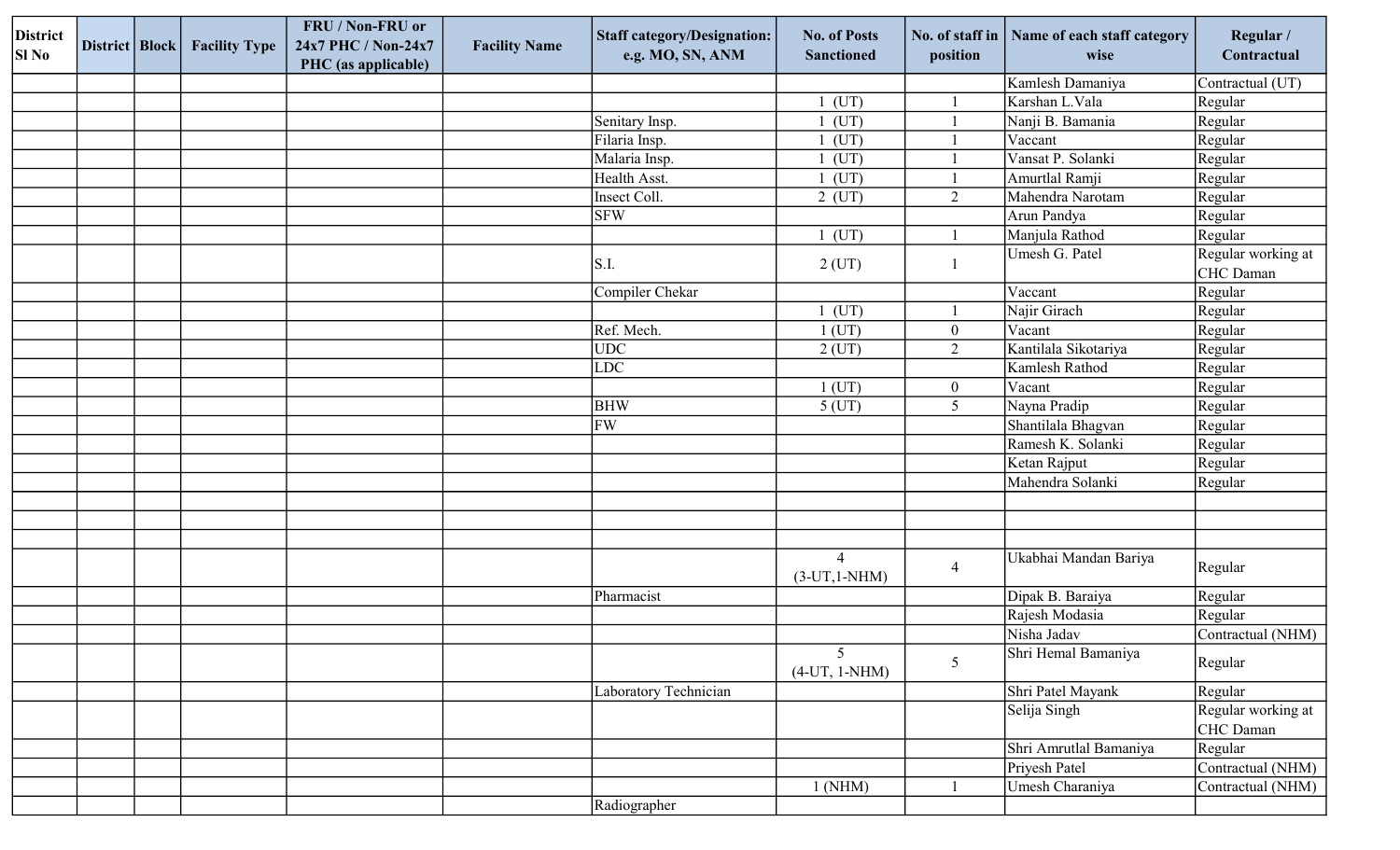| <b>District</b><br>$SI$ No | District   Block | <b>Facility Type</b> | FRU / Non-FRU or<br>24x7 PHC / Non-24x7<br>PHC (as applicable) | <b>Facility Name</b> | <b>Staff category/Designation:</b><br>e.g. MO, SN, ANM | <b>No. of Posts</b><br><b>Sanctioned</b> | No. of staff in<br>position | Name of each staff category<br>wise | Regular /<br>Contractual |
|----------------------------|------------------|----------------------|----------------------------------------------------------------|----------------------|--------------------------------------------------------|------------------------------------------|-----------------------------|-------------------------------------|--------------------------|
|                            |                  |                      |                                                                |                      | Support Staff                                          | $1$ (UT)                                 |                             | <b>Hitesh Patel</b>                 | Regular                  |
|                            |                  |                      |                                                                |                      | Store Keepar                                           | $1$ (UT)                                 |                             | Javed U.Avani                       | Regular                  |
|                            |                  |                      |                                                                |                      | A/C Technician                                         | $1$ (UT)                                 |                             | Manjula Dhirajlal                   | Regular                  |
|                            |                  |                      |                                                                |                      | Asst. Cook                                             | 13<br>$(8-UT, 5-NHM)$                    | 12                          | Vacant                              | Regular                  |
|                            |                  |                      |                                                                |                      | Attendant                                              |                                          |                             | Usha Kanksing                       | Regular                  |
|                            |                  |                      |                                                                |                      |                                                        |                                          |                             | Kadviben R. Kamalia                 | Regular                  |
|                            |                  |                      |                                                                |                      |                                                        |                                          |                             | Smt. Lalita Ramji                   | Regular                  |
|                            |                  |                      |                                                                |                      |                                                        |                                          |                             | Smt. Bhanuben S. Makwana            | Regular                  |
|                            |                  |                      |                                                                |                      |                                                        |                                          |                             | Rahul Chauhan                       | Regular                  |
|                            |                  |                      |                                                                |                      |                                                        |                                          |                             | Shri Kalpesh Kanji Baraiya,         | Regular                  |
|                            |                  |                      |                                                                |                      |                                                        |                                          |                             | Dharmesh M. Patel                   | Regular                  |
|                            |                  |                      |                                                                |                      |                                                        |                                          |                             | Pravina Solanki                     | Contractual (NHM)        |
|                            |                  |                      |                                                                |                      |                                                        |                                          |                             | Kushal K. Solanki                   | Contractual (NHM)        |
|                            |                  |                      |                                                                |                      |                                                        |                                          |                             | Hashmita Fulbariya                  | Contractual (NHM)        |
|                            |                  |                      |                                                                |                      |                                                        |                                          |                             | Ramila J. Bariya                    | Contractual (NHM)        |
|                            |                  |                      |                                                                |                      |                                                        |                                          |                             | Minakshi Solanki                    | Contractual (NHM)        |
|                            |                  |                      |                                                                |                      |                                                        | $2$ (UT)                                 | $\overline{2}$              | Jayesh L. Vala                      | Regular                  |
|                            |                  |                      |                                                                |                      | Helpar                                                 |                                          |                             | Minaben Shamji                      | Regular                  |
|                            |                  |                      |                                                                |                      |                                                        | $1$ (UT)                                 |                             | Velji Vadhvana                      |                          |
|                            |                  |                      |                                                                |                      | Sweeper                                                | $3$ (UT)                                 |                             | Shri Mansukh K Solanki,             | Regular                  |
|                            |                  |                      |                                                                |                      | Peon                                                   |                                          | $\boldsymbol{0}$            | Vaccant                             | Regular                  |
|                            |                  |                      |                                                                |                      |                                                        |                                          |                             | <b>B.J Vyas</b>                     | Regular                  |
|                            |                  |                      |                                                                |                      |                                                        | $3$ (UT)                                 |                             | Hansa Karman                        | Regular                  |
|                            |                  |                      |                                                                |                      | Servant                                                | $1$ (NHM)                                |                             | Sadhna Solanki                      | Contractual (NHM)        |
|                            |                  |                      |                                                                |                      | <b>Registration Clerk</b>                              | 5<br>$(1-UT, 4-NHM)$                     | 5                           | Sharad D. Bamania                   | Regular                  |
|                            |                  |                      |                                                                |                      | Driver                                                 |                                          |                             | Himmat J. Solanki                   | Contractual (NHM)        |
|                            |                  |                      |                                                                |                      |                                                        |                                          |                             | Kaushik M. Jadav                    | Contractual (NHM)        |
|                            |                  |                      |                                                                |                      |                                                        |                                          |                             | Asif Salim                          | Contractual (NHM)        |
|                            |                  |                      |                                                                |                      |                                                        |                                          |                             | Abdul Vahid Kadir                   | Contractual (NHM)        |
|                            |                  |                      |                                                                |                      |                                                        | $1$ (UT)                                 | $\mathbf{0}$                | Vacant                              | Regular                  |
|                            |                  |                      |                                                                |                      | <b>LHV</b>                                             | 14<br>$(8-UT, 6-NHM)$                    | 10                          | Shobhna Bariya                      | Regular                  |
|                            |                  |                      |                                                                |                      | <b>ANM</b>                                             |                                          |                             | Shobhna Kamaliya                    | Regular                  |
|                            |                  |                      |                                                                |                      |                                                        |                                          |                             | Vaishali Bamania                    | Regular                  |
|                            |                  |                      |                                                                |                      |                                                        |                                          |                             | Bindu Solanki                       | Regular                  |
|                            |                  |                      |                                                                |                      |                                                        |                                          |                             | Bhagyalaxmi Solanki                 | Regular                  |
|                            |                  |                      |                                                                |                      |                                                        |                                          |                             | Karuna Solanki                      | Regular                  |